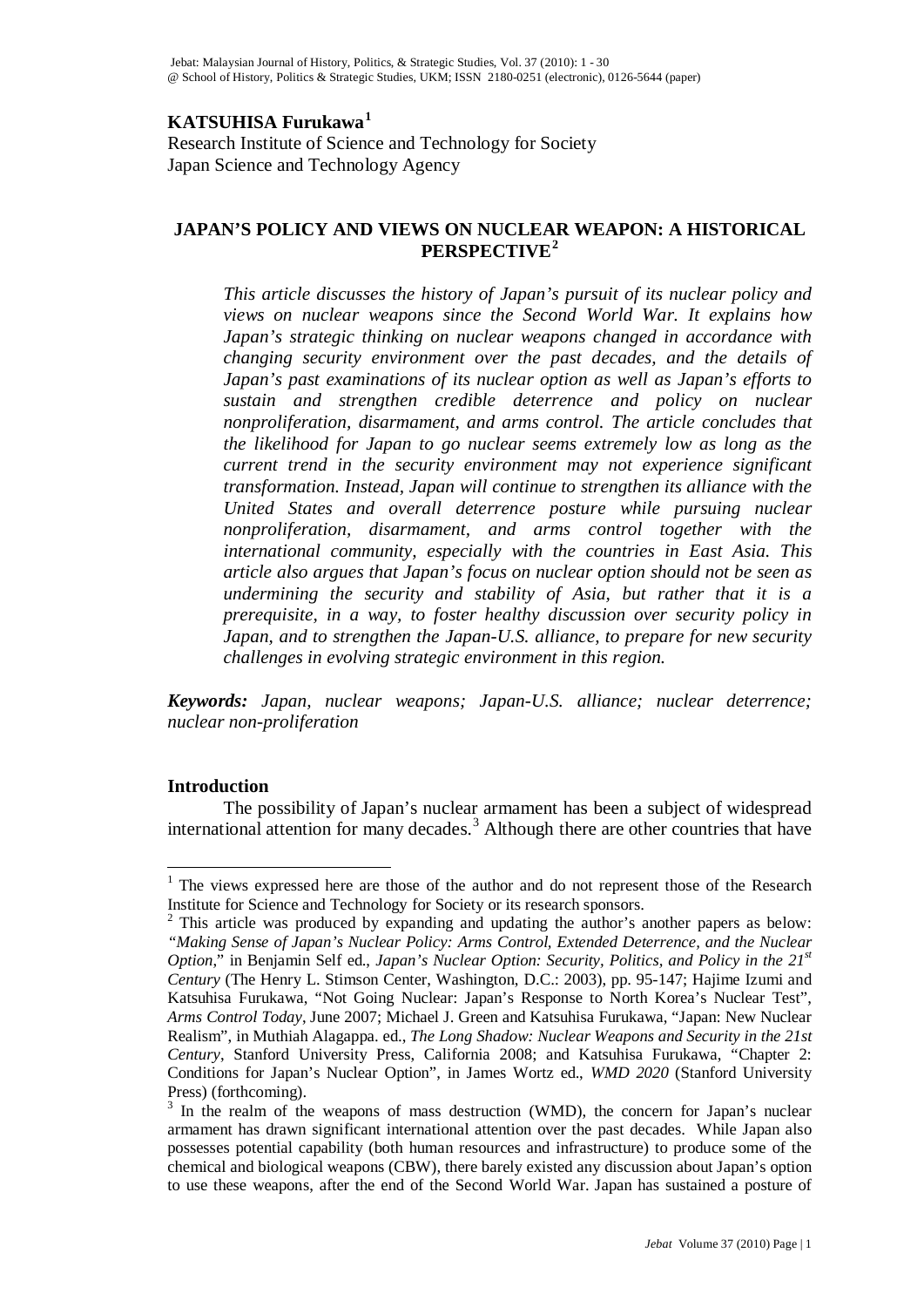latent nuclear capabilities, the issue of Japan's nuclear future has almost always drawn the attention of the United States and Asian countries. Japan can hardly escape from these countries' concerns that Japan's interest in nuclear option might potentially invoke *tsunami*-effect among other Asian countries in their pursuit of nuclear weapons. Traditionally, Japan's response to such claims used to be rather emotional, resorting to the resurrection of painful memories from the calamitous nuclear bombings in Hiroshima and Nagasaki. Today, however, Japan's strategic culture has shifted from traditional pacifism to realism, as regional security environments have changed over the past years, and discussion on the hypothetical possibility of a nuclear option is certainly no longer a taboo. For a majority of Japanese, however, the scenario of a nuclear Japan is still regarded as far from reality, so much so that the Japanese regard foreign countries' concerns about Japan's nuclear future as exaggerated and a symbol of the others' lack of understanding of Japan.

This article discusses the history of Japan's pursuit of its nuclear policy and views on nuclear weapons since the Second World War. The first section analyzes Japan's nuclear policy and past examinations of its nuclear option until the end of the Cold War. The second section analyzes Japan's strategic thinking on nuclear weapons in a changing security environment after the early 1990s when Japan has come to face increasing threats of North Korea's WMD programs and uncertainty direction of Chinese military modernization. The final section examines Japan's efforts to sustain and strengthen credible deterrence and policy on nuclear nonproliferation, disarmament, and arms control for the future.

All in all, the likelihood for Japan to go nuclear seems extremely low as long as the current trend in the security environment may not experience significant transformation. Instead, Japan will continue to strengthen its alliance with the United States and overall deterrence posture while pursuing nuclear nonproliferation, disarmament, and arms control together with the international community, especially the countries in East Asia.

## **Japan's Nuclear Policy and Past Examinations of a Nuclear Option**

## **Japan's Nuclear Policy**

-

Throughout most of the Cold War, Japan's nuclear policy reflected two guiding pillars. The first was the so-called "Three Non-Nuclear Principles," which prohibit Japan from manufacturing, possessing, or permitting the entry of nuclear weapons into the air, land or sea controlled by Japan. The adoption of these Principles was announced by Japanese Prime Minister Eisaku Sato during the Diet session in December 1967. However, it is known that the U.S. military located nuclear weapons in Japan during the Cold War, despite these Principles.

The "Four Nuclear Policies", announced by Prime Minister Sato in 1968, is the second pillar. Japanese governments has pledged to (1) adhere to the Three Non-Nuclear Principles, (2) pursue global nuclear disarmament, (3) limit the use of nuclear energy to peaceful purposes as defined by the 1955 Atomic Energy Basic Law, and (4) rely upon U.S. extended deterrence that is codified by the 1960 Japan- U.S.

exclusive self-defense, and concentrated on developing conventional systems backed by US extended deterrence. Comparatively the CBW have been regarded as lacking reliability as a stable weapon, given that the capability of CBW can be significantly affected by natural condition, such as weather, temperature, or moisture level, in addition to all the conceivable problems that both conventional and nuclear weapons may generate.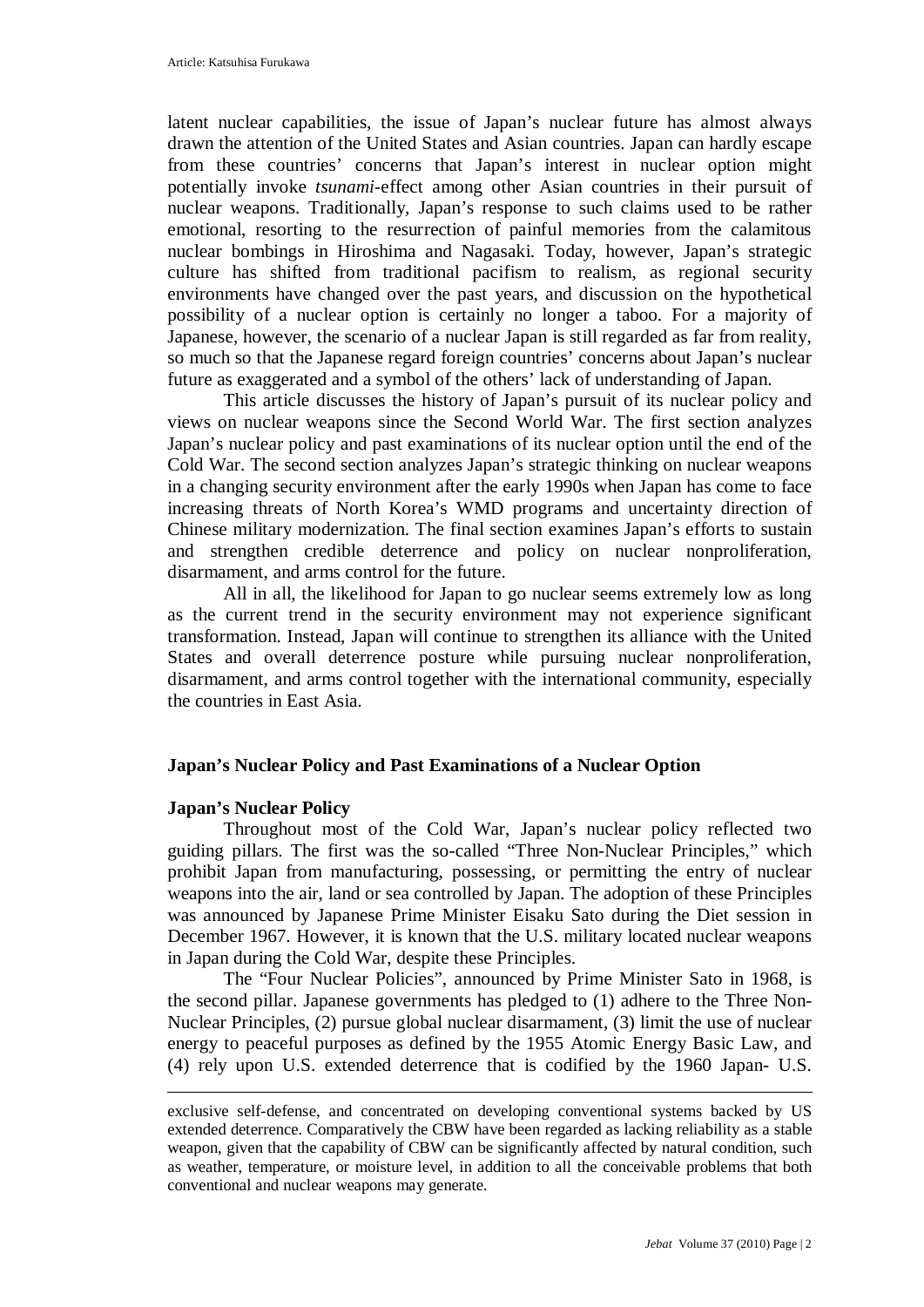Security Treaty. In keeping with these Four Nuclear Policies, Japan has embraced various international treaties and agreements. Above all anything else, Japan signed the Non-Proliferation Treaty (NPT) in 1970 and then joined for its indefinite extension in 1995. Japan's nuclear programs are also regulated by other international treaties and agreements, such as the International Atomic Energy Agency (IAEA) safeguards agreement, the IAEA Additional Protocol, the Nuclear Suppliers Group, and the London Guidelines on the exchange of chemical information. In addition, Japan has signed bilateral safeguards agreements with its major nuclear suppliers, including the United States, United Kingdom, France, Australia, and Canada. These agreements are intended to provide additional safeguards on transferred materials and technologies in the event that Japan should withdraw from the NPT. Various Japanese governments have chosen to deeply embed nuclear issues into a network of treaties, laws, and administrative regulations.

Despite these policies, Japan's nuclear option was speculated among foreign countries occasionally in the past, for example, in the aftermath of China's nuclear testing in the 1960s and at the time of the international negotiations over the Non-Proliferation Treaty both in the 1970s and in 1994-95 as well as during the North Korean nuclear crisis in 1993-94, and after the North Korean nuclear test in 2006 and 2009. [4](#page-2-0) Indeed, Japan's nuclear policy has been based on the precondition that Japan was protected by the U.S. nuclear umbrella. Thus far, Japan has ruled out its nuclear armament option. Because the United States is an independent actor, however, Japanese governments in the past have quietly re-examined the nuclear option at times of fundamental strategic shift in the international system.

# **Thinking about the Nuclear Option: 1940 - 1960**

*The 1940s*

In the spring of 1940 during the Second World War, the Japanese Army initiated a research project on uranium enrichment technology using gas diffusion process, followed by another one by the Navy on gas centrifuge process in May 1943. [5](#page-2-1) As the war situation deteriorated in the summer of 1944, Japan began to devote more attention to developing a nuclear weapon, but its efforts were in vain. After the war, the U.S. government concluded that Japan only possessed a rudimentary nuclear weapons program, roughly equivalent to the state reached by the U.S. nuclear weapons program in early 1942.<sup>[6](#page-2-2)</sup> Nevertheless, Japanese scientists had determined the amount of uranium required for a bomb, calculated the likely yield of a fission device, and understood how they might go about triggering a fission reaction.<sup>[7](#page-2-3)</sup>

<span id="page-2-0"></span><sup>&</sup>lt;sup>4</sup> See the following reference materials for a comprehensive overview of Japan's examination of nuclear option: Akira Kurosaki, *Kaku Heiki to Nichibei Kankei* (Nuclear Weapons and Japan-US Relations) (Yushisha, Tokyo: 2006); and Narushige Michishita, "*Kaku Mondai ni kansuru Nihon no Ugoki* (Japan's Actions regarding Nuclear Problems)," a briefing material produced as a course material of Michishita's class at the Graduate Research institute of Policy Studies in Tokyo, Japan, August 2006.

<span id="page-2-1"></span><sup>5</sup> Hiroki Sugita, *Kenshou Hikaku no Sentaku* (Reviewing Japan's Decision to Pursue Non-Nuclear Weapon State) (Iwanami Shoten, Tokyo: 2005), p. 13-17.

<span id="page-2-2"></span><sup>6</sup> Sugita, *Kenshou Hikaku no Sentaku*, p. 19.

<span id="page-2-3"></span> $<sup>7</sup>$  Ibid. pp. 19-20.</sup>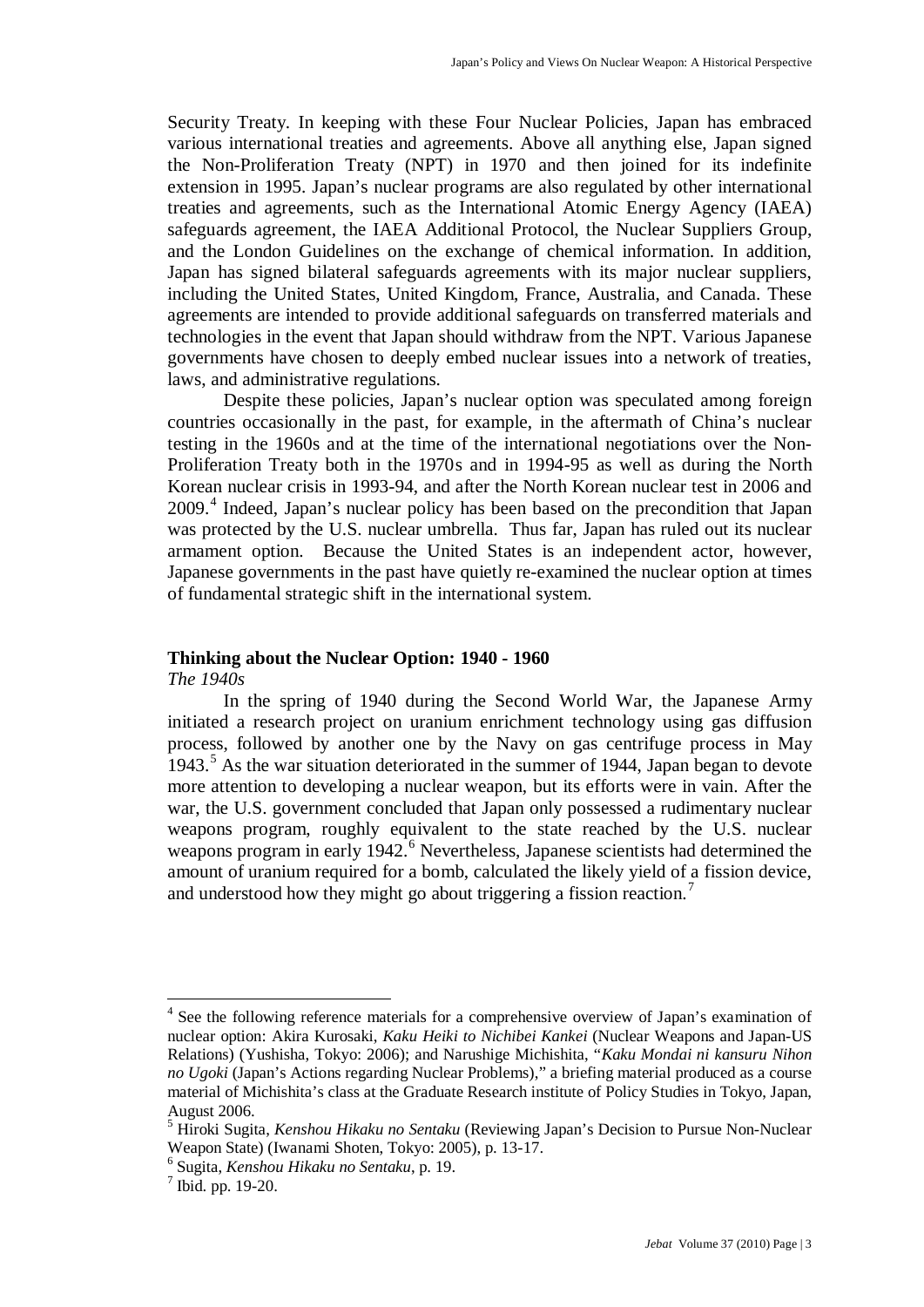### *The 1950s*

As the Cold War deepened in the 1950s, the U.S. military began to encourage Japan to prepare for nuclear warfare, to which Japan responded honestly. Tokyo's response was driven by increasing anxiety about potential nuclear attack from the Soviet Union and the possibility that China might test a nuclear weapon. At that time, Japanese military investigated nuclear option somewhat openly, including its tactical use. The 1950s were unique in the sense that statements about Japan's nuclear options appeared in the press relatively openly, reflecting Japan's increasing concern over the Soviet nuclear attack and U.S. encouragement to take the problem seriously.<sup>[8](#page-3-0)</sup> Japan's interest in nuclear weapon was a product of the U.S. Eisenhower administration's encouragement. Advice from French high-ranking political figures on the merit of nuclear weapon state also prompted Japanese policymakers to examine a nuclear option.

As the United States began to encourage Japan's remilitarization in the mid-1950s, Japan's Self-Defense Forces (SDF) initiated research on protection measures in the event of nuclear attack. [9](#page-3-1) In March 1955, Japanese Prime Minister Ichiro Hatoyama stated: "There is no reason to oppose to the (idea of) U.S. storage of nuclear weapons in Japan if (military) power contributes to the preservation of peace justifiably."<sup>[10](#page-3-2)</sup> He repeated a similar statement in July. Starting in 1956, the U.S. Army Command and General Staff College began to accept colonels from Japan's Ground SDF (GSDF) as overseas students. These officers were taught U.S. doctrine about nuclear operations.<sup>[11](#page-3-3)</sup> In February 1957, Japan's defense minister confirmed in the Diet session that the government had initiated an assessment of the potential damage Japan might suffer in the event of nuclear attack. By the late 1950s, Japan also began to procure combat tanks and vessels that offered some protection (e.g., self-contained oxygen systems) and decontamination equipment in the battlefield of nuclear warfare.<sup>[12](#page-3-4)</sup>

There also are indications that during the 1950s, the Japanese GSDF undertook studies on the use of nuclear weapons against Soviet Union.<sup>[13](#page-3-5)</sup> In May 1957, Japanese Prime Minister Shinsuke Kishi stated, "The Japanese Constitution does not rule out Japan's possession of nuclear weapons for self-defense."<sup>[14](#page-3-6)</sup> In November 1958, during a visit to the United States, Lieutenant General Kumao Imoto stated that Japan would fare better by possessing nuclear weapons against an enemy equipped with nuclear weapons.<sup>[15](#page-3-7)</sup> In May 1959, Japanese Defense Minister Hanjiro Inou, suggested that Japan might possess nuclear-armed missiles in the future.<sup>[16](#page-3-8)</sup> In July 1959 Munenori Akagi (who later became defense minister) revealed a draft of the second defense buildup program, which assumed deployment of missiles capable for both conventional and nuclear-warheads.<sup>[17](#page-3-9)</sup>

However, these examinations over nuclear options were constrained by the public's allergy against nuclear weapons, which became profound when the members

<span id="page-3-0"></span> <sup>8</sup> Ibid. pp. 47-48.

 $<sup>9</sup>$  Ibid. pp. 46-47.</sup>

<span id="page-3-2"></span><span id="page-3-1"></span> $^{10}$  Ibid. p. 47.

<span id="page-3-3"></span> $11$  Ibid. pp. 42-47.

<span id="page-3-4"></span><sup>12</sup> Sugita, *Kenshou Hikaku no Sentaku*, pp. 46-47.<br><sup>13</sup> Ibid.

<span id="page-3-5"></span>

 $14$  Ibid. p. 47.

<span id="page-3-7"></span><span id="page-3-6"></span> $15$  Ibid

<span id="page-3-9"></span><span id="page-3-8"></span> $\frac{16}{17}$  Ibid.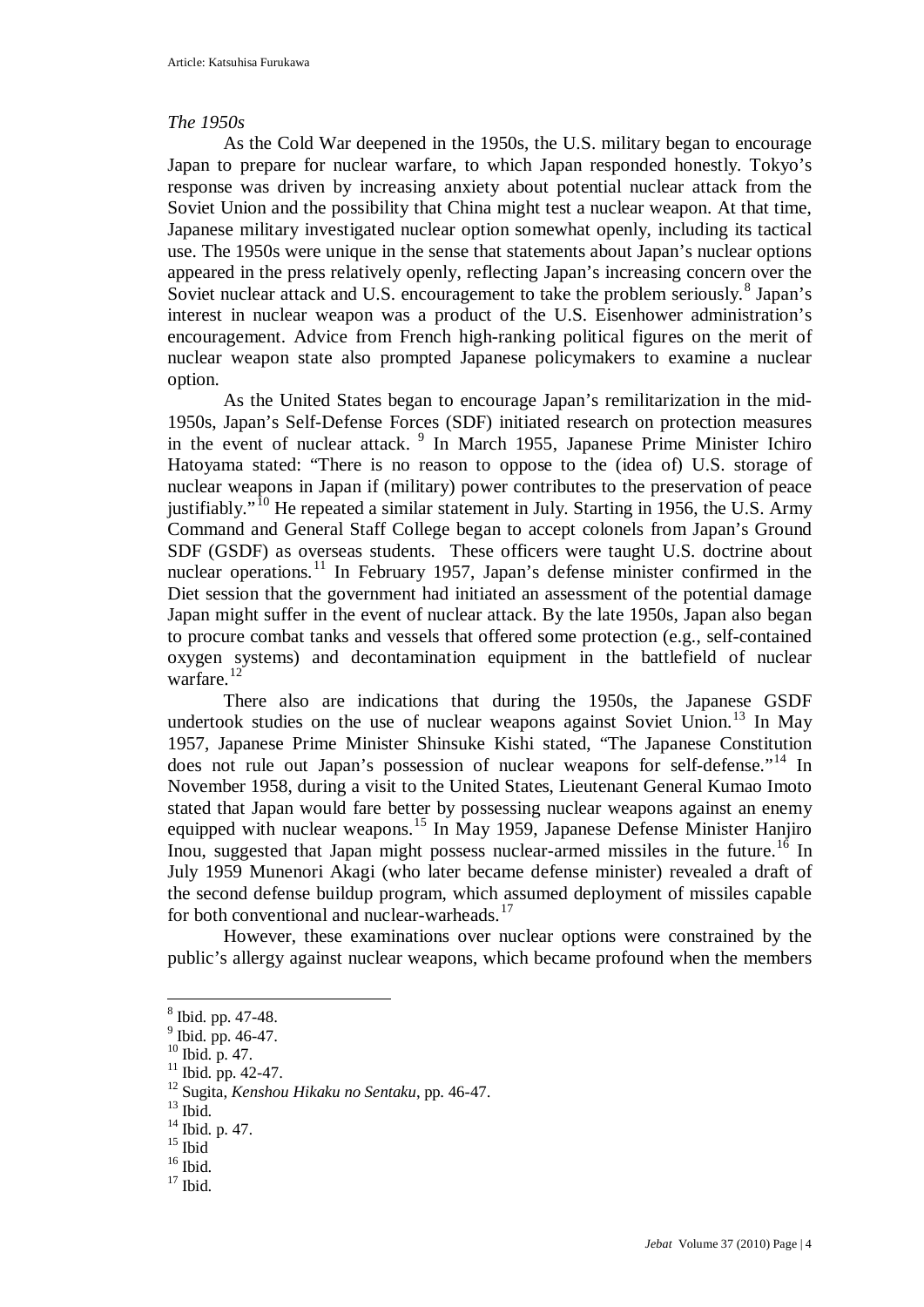of a fishing ship, *Daigo Fukuryumaru* (Lucky Dragon), were exposed to radiation during their operation near the U.S. nuclear testing site on Marshall Island March 1954. The Japanese public was appalled because this incident rekindled memories of the 1945 U.S. nuclear attacks on Japan.<sup>[18](#page-4-0)</sup>

Despite such public sensitivity, in December 1954, the Eisenhower administration approved the transfer of non-nuclear components of nuclear arsenal to U.S. bases in Japan.<sup>[19](#page-4-1)</sup> Japan was to be used for nuclear operations against Soviet Union or China in the event of war.<sup>[20](#page-4-2)</sup> During the late 1950s, the Pentagon hoped to cure the Japanese of their "nuclear allergy" so that they would accept ongoing nuclear weapon storage in Japan, $^{21}$  $^{21}$  $^{21}$  although there were dissenting views to such an idea within the U.S. Department of State.<sup>[22](#page-4-4)</sup> Eventually, about 800 nuclear warheads were located at Kadena airbase by the end of the Eisenhower administration.<sup>[23](#page-4-5)</sup> In August 1955, the United States also deployed MGR-1, or *Honest John*, the U.S. rocket system capable of carrying nuclear warheads, to U.S. military base in Asaka in Saitama Prefecture, close to Tokyo, although U.S. military, claimed that they were not equipped with nuclear warheads. $^{24}$  $^{24}$  $^{24}$ 

In addition, in January 1957, the U.S. media reported that the United States planned on deploying land units armed with tactical nuclear weapon to Japan. Martin E. Weinstein, who became a special advisor to the U.S. ambassador to Japan from 1975-1977, admitted that the Eisenhower administration had planned to introduce nuclear missiles to Japan as part of its New Look national security policy.<sup>[25](#page-4-7)</sup> The Hatoyama government was concerned about public opposition to the deployments, and agreed only to introduce the rocket system without nuclear warheads.<sup>[26](#page-4-8)</sup> Nuclear weapons were to be brought into Japan only if the global security situation deteriorated.

In April 1957, the U.S. Department of Defense (DOD) produced a report stating that there was a chance that the Japanese public's opposition to nuclear weapons might recede in the coming years and that they might accept nuclear weapons for defensive purpose if they became convinced a Japanese nuclear capability would bolster deterrence and stability in Asia.<sup>[27](#page-4-9)</sup> In February 1959, another U.S. DOD report stated that Japan might approve U.S. nuclear operations against the People's Republic of China (PRC) from U.S. military bases in Japan if the Japanese government believed that Beijing might possibly use nuclear weapons against Japan.[28](#page-4-10) In December 1957, Frank C. Nash, a special advisor to President Eisenhower recommended to the President that the U.S. military should train the SDF in the use of

<span id="page-4-0"></span> <sup>18</sup> Ibid. p. 53.

<span id="page-4-1"></span><sup>19</sup> Robert S. Norris, William M. Arkin, and William Burr, "Where They Were", *The Bulletin of the Atomic Scientists*, November/December 1999, p. 30.

<span id="page-4-2"></span><sup>20</sup> Peter Hayes et al., *American Lake, Nuclear Peril in the Pacific* (New York: Penguin Books, 1986), p. 76.

<span id="page-4-3"></span> $^{21}$  Norris, Arkin, and Burr, "Where They Were", p. 31.

<span id="page-4-4"></span><sup>22</sup> Shinichi Kitaoka, *"Anzen Hoshou no Taibei Izon ga Umidashita 'Mitsuyaku' no Jitsuzo* (The Reality of 'Japan-U.S. Secret Agreement' That Was Produced as a Result of Japan's Dependence on the United States for National Security Affairs)", *Chuo Koron*, May 2010, p. 143.

<sup>23</sup> Sugita, *Kenshou Hikaku no Sentaku*, pp. 60-61.

<span id="page-4-6"></span><span id="page-4-5"></span> $^{24}$  Ibid. p. 61.

<span id="page-4-7"></span><sup>25</sup> Martin E. Weinstein, *[Japan's Postwar Defense Policy, 1947-1968](http://www.amazon.com/exec/obidos/tg/detail/-/B000UEITZY/ref=ord_cart_shr?%5Fencoding=UTF8&v=glance)* (Columbia University Press: 1971), cited in Sugita, *Kenshou Hikaku no Sentaku*, p. 61.

<span id="page-4-8"></span><sup>&</sup>lt;sup>26</sup> Weinstein, Japan'<u>s Postwar Defense Policy, 1947-1968</u>, cited in Sugita, p. 61.

<span id="page-4-9"></span><sup>27</sup> Japanese translation cited in Sugita, *Kenshou Hikaku no Sentaku*, p. 65.

<span id="page-4-10"></span> $^{28}$  Ibid.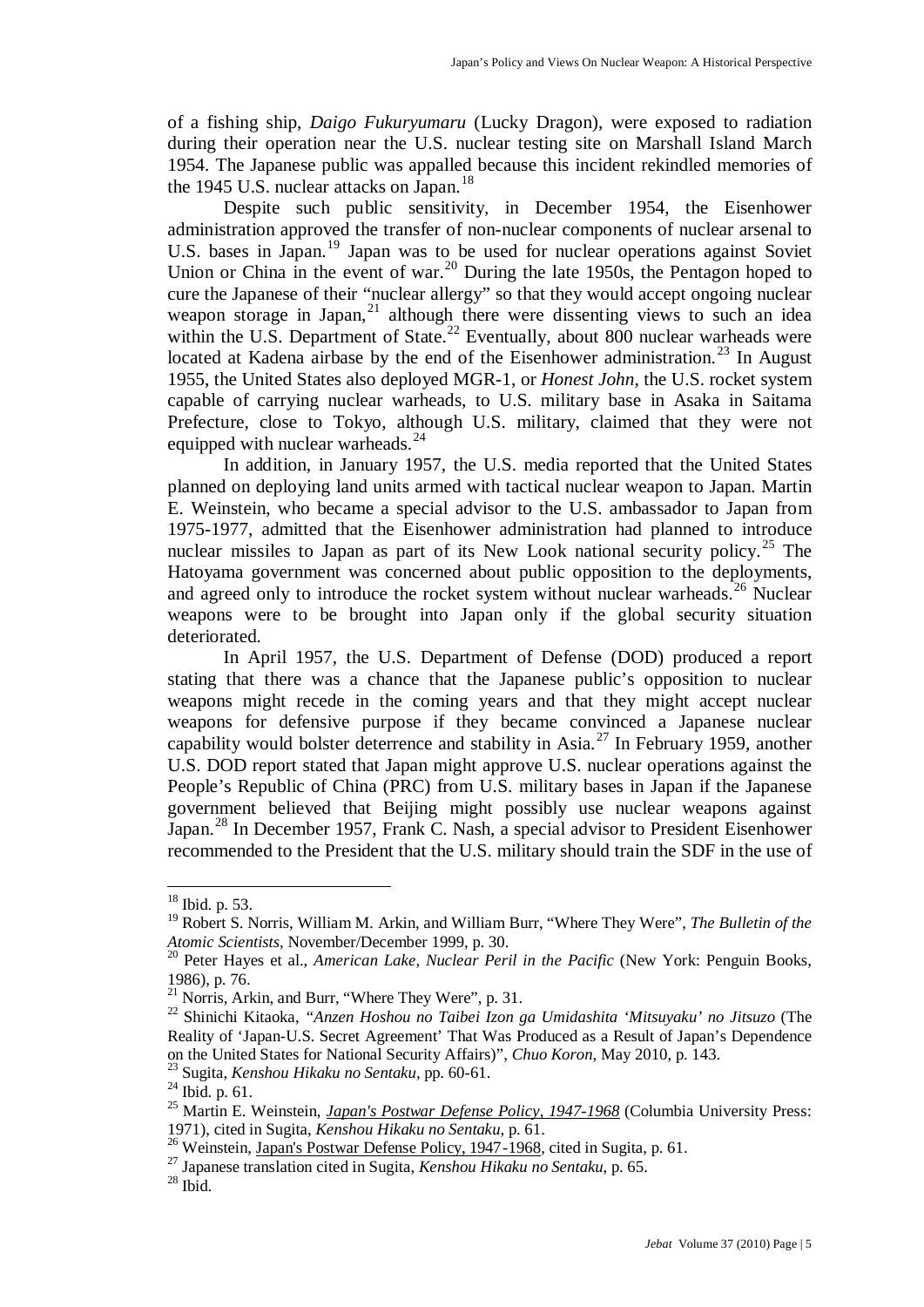nuclear weapon so that the SDF could use them during war.<sup>[29](#page-5-0)</sup> Nash also recommended that the United States should educate key Japanese figures about the types and capabilities of nuclear weapons appropriate for Japan. In 1957, the U.S. government also predicted that there was an "even" chance that the Japanese would acquire their own nuclear bomb by  $1967$ .<sup>[30](#page-5-1)</sup> In a joint meeting between the U.S. DOS and DOD on September 9, 1957, Douglas MacArthur, Jr., then U.S. ambassador to Japan, stated that Japan planned its defense policy on the assumption that it would have nuclear weapons by 1965.<sup>[31](#page-5-2)</sup> The Eisenhower administration seems to have been concerned more about the communism threats from the Soviet Union and the PRC than the threat of nuclear proliferation.

#### *The 1960s*

Although the following John F. Kennedy administration eventually considered nuclear proliferation to be a serious issue, the U.S. government's historical records indicate that it continued to view the potential of a nuclear armed Japan with equanimity. In February 1961, the U.S. Air Force recommended a nuclear-sharing program with U.S. allies in Asia to counter a nuclear-armed China.<sup>[32](#page-5-3)</sup> In December 1962, the Far Eastern Bureau of the U.S. State Department noted that U.S. military assistance to Japan was intended to prepare the country to possess nuclear weapons under the NATO-type safeguards. $33$  The U.S. military was prepared to launch nuclear attacks from Japan's main islands in the 1960s in the event of a crisis in the region, according to State Department documents.<sup>[34](#page-5-5)</sup> In fact, Paul Carpenter, a former U.S. military officer, stated in his interview with a Japanese journalist that he had actually handled MK7 and MK28, nuclear bombs, even those in an operationally-ready status, during his assignment to Kadena airbase in Japan from 1957 to 1963.<sup>[35](#page-5-6)</sup>

In November 1961, Prime Minister Hayato Ikeda expressed his interest in acquiring a nuclear capability during his meeting with Secretary of State Dean Rusk.<sup>[36](#page-5-7)</sup> Ikeda seems to have been originally interested in the idea to acquire nuclear weapons from the United States with the expectation that it might contribute to reducing the Japan's defense budget.<sup>[37](#page-5-8)</sup> Additionally, according to former Prime Minister Yasuhiro Nakasone, Ikeda stated to him, "I met with French President (Charles André Joseph Pierre-Marie) de Gaulle in Paris and have come to believe that Japan has to arm itself with nuclear weapon". According to Nakasone, Ikeda was probably shamed by de Gaulle for Japan's reliance upon U.S. on its national security

<span id="page-5-0"></span> <sup>29</sup> Ibid. pp. 61-62.

<span id="page-5-1"></span><sup>&</sup>lt;sup>30</sup> National Intelligence Estimate 100-6-57, "Nuclear Weapons Production in Fourth Countries -Likelihood and Consequences," June 18, 1957, in the National Security Archive, "National Intelligence Estimates of the Nuclear Proliferation Problem The First Ten Years, 1957-1967", National Security Archive Electronic Briefing Book No. 155, June 1, 2005, [http://www.gwu.edu/~nsarchiv/NSAEBB/NSAEBB155/index.htm,](http://www.gwu.edu/~nsarchiv/NSAEBB/NSAEBB155/index.htm) accessed 30 May 2008. <sup>31</sup> Japanese translation cited in Sugita, *Kenshou Hikaku no Sentaku*, pp. 56-57.

<span id="page-5-2"></span><sup>32</sup> Sugita, *Kenshou Hikaku no Sentaku*, p. 65.

<span id="page-5-4"></span><span id="page-5-3"></span> $33$  Ibid. pp. 64-65.

<span id="page-5-5"></span><sup>34</sup> "U.S. planned atomic attacks from Japan", *The Japan Times*, May 9, 2000.

<span id="page-5-6"></span><sup>35</sup> Sugita, *Kenshou Hikaku no Sentaku*, pp. 63-64.

<span id="page-5-7"></span><sup>36</sup> Memcon, Ikead and Rusk, November 3, 1961, FRUS 1961-1963, Vol. 22, Northeast Asia, 1996, p. 711, cited in Kurosaki, *Kakuheiki to Nichibei Kankei*, p. 42.

<span id="page-5-8"></span><sup>37</sup> Kurosaki, *Kakuheiki to Nichibei Kankei*, p. 42.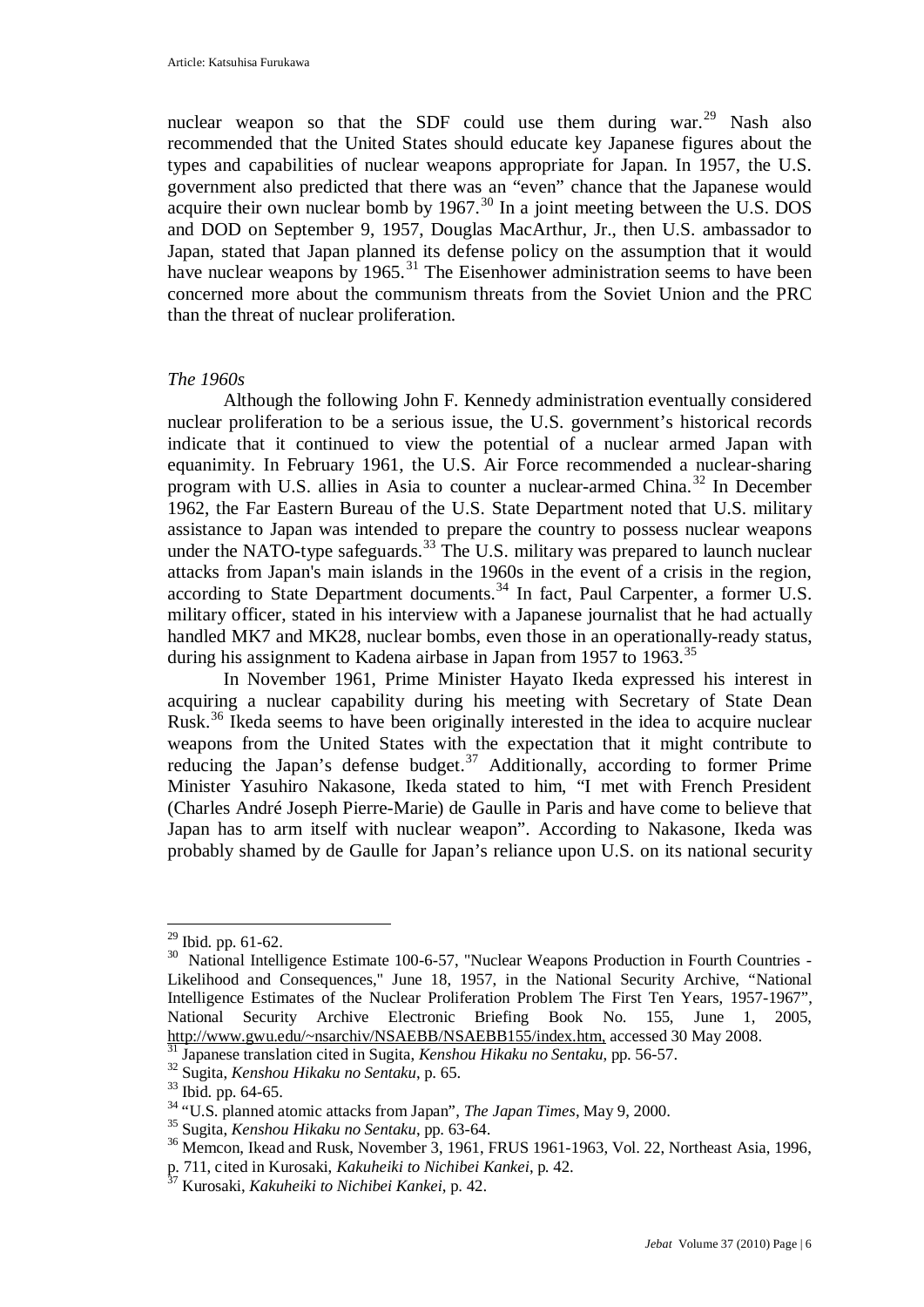affairs.[38](#page-6-0) Also, in Ikeda's private conversation with Masaya Ito, then-secretary to Ikeda, Ikeda explicitly stated, "Japan also has to arm itself with nuclear weapon", prompted by the West Germany's discussion over defense policy.<sup>[39](#page-6-1)</sup>

In 1963, Japan's Joint Staff Council conducted a classified desk-top simulation exercise (now known as "Mitsuya Study") together with the representatives from the U.S. military forces in Japan, over a scenario of an outbreak of Second Korean War. They concluded that the use of strategic nuclear weapons should be avoided as much as possible to prevent the crisis from escalating into an allout war between the United States and Soviet Union and that the first use of strategic nuclear weapon must be avoided by any means. They also concluded that the first use of tactical nuclear weapons should be avoided as much as possible, but recommended the limited use of tactical nuclear weapons against adversary's missile bases and landing enemy troops in retaliation for the adversary's nuclear attack. This was a joint study of the nuclear war by Japan and the United States.<sup>[40](#page-6-2)</sup> When information about this study was leaked to media, however, Prime Minister Sato was forced to apologize. Henceforth, the SDF and government officials refrained from studying about nuclear warfare, except for the issues related to protection against nuclear attack.

Nuclear nonproliferation became a higher priority for the Lyndon B. Johnson administration, which no longer welcomed active allied consideration of the nuclear option. However, it took some time for the Japanese political leaders to adapt to this change. After China conducted its first nuclear weapon test in 1964, Prime Minister Sato stated in his discussion with U.S. Ambassador Edwin O. Reischauer that if an adversary had nuclear weapons, it would be a common sense that Japan also had nuclear weapons. [41](#page-6-3) At Japan-U.S. summit in January 1965, Sato explicitly told President Johnson, "...if Chicoms [Chinese Communists] had nuclear weapons, the Japanese also should have them."[42](#page-6-4) Johnson replied that the United States would keep its promise and provide nuclear deterrence in Japan's defense. Sato said that this was exactly what he expected to hear from the U.S. president.<sup>[43](#page-6-5)</sup>

After China succeeded in nuclear missile test in 1966, Pierre Marie Gallois, a [French](http://en.wikipedia.org/wiki/France) Air Force [Brigade General](http://en.wikipedia.org/wiki/Brigade_general) and an architect of French nuclear strategy, advised Japan to possess nuclear weapons in order to become neutral diplomatically and avoid involvement in war against nuclear China. General Gallois was popular

<span id="page-6-0"></span> <sup>38</sup> "*Kaku wo Ou, Kenshou Nihon no Seisaku: Jou: Nihon 'Hikaku' ni Jirenma* (Tracking the Nukes: Reviewing Japan's Policy, Part I. Japan's Non-Nuclear Posture Faced with Dilemma)", *Asahi Shimbun*, August 1, 2007. 39 Masaya Ito, *Ikeda Hayato to Sono Jidai* (Hayato Ikeda and the Epoch) (Asahi Shimbunsha,

<span id="page-6-1"></span><sup>1985),</sup> p. 234.

<span id="page-6-2"></span><sup>40</sup> Sugita, *Kenshou Hikaku no Sentaku*, pp. 66-67.

<span id="page-6-3"></span><sup>&</sup>lt;sup>41</sup> Embtel 2067, Tokyo to SecState, December 29, 1964, NSA, No. 400; and Miki Kase, *Daitouryou ate Nihonkoku Shushou no Gokuhi Fairu* (Secret Files for the US Presidents Concerning the Japanese Prime Ministers) (Mainichi Shimbunsha, Tokyo: 1999), p. 24.

<span id="page-6-4"></span><sup>&</sup>lt;sup>42</sup> Central Foreign Policy Files, "Your Meeting with Prime Minister Sato", memorandum for the president from the secretary of state, secret, January 9, 1965, box 2376, RG 59, National Archives, College Park, Md, cited in Kurt M. Campbell and Tsuyoshi Sunohara, "Japan: Thinking the Unthinkable", in Kurt M. Campbell, Robert J. Einhorn, and Mitchell B. Reiss, *The Nuclear Tipping Point* (Brookings Institution Press, Washington, D.C.: 2004), p. 222.

<span id="page-6-5"></span><sup>43 &</sup>quot;*Kaku wo Ou, Kenshou Nihon no Seisaku: Jou: Nihon 'Hikaku' ni Jirenma* (Tracking the Nukes: Reviewing Japan's Policy, Part I. Japan's Non-Nuclear Posture Faced with Dilemma)", *Asahi Shimbun*, August 1, 2007.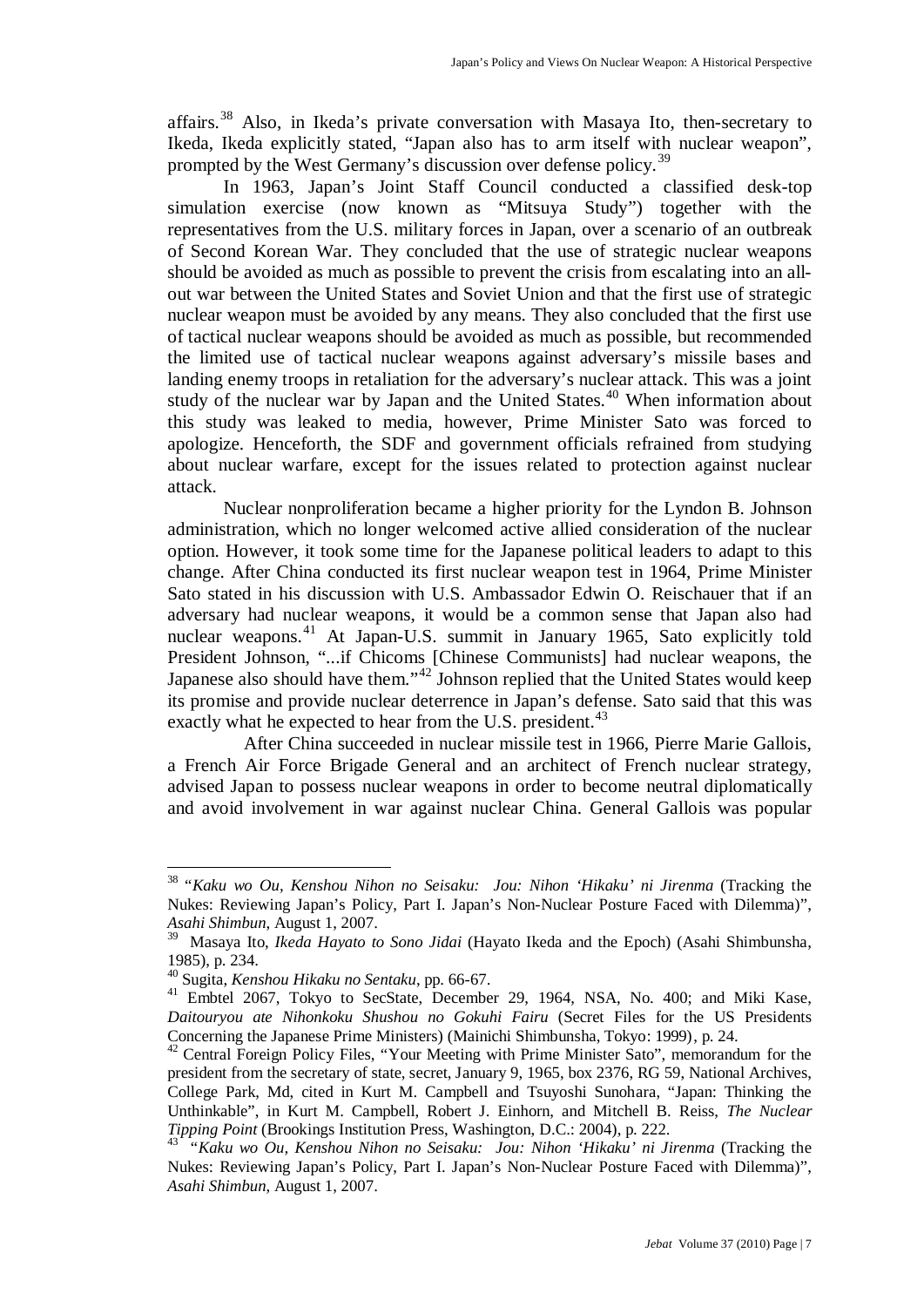among Japanese conservative.<sup>[44](#page-7-0)</sup> Suggestions or advice from French senior figures were instrumental in prompting some Japanese key leaders to examine Japan's nuclear option.

Prior to signing the NPT in 1970, there were concerns in Japan that the NPT might determine a country's rank in the international position based upon the criteria of whether or not it had nuclear weapon. In February 1966, reportedly, then-Vice Foreign Minister Takeso Shimoda stated, "non-nuclear weapon states, such as Japan, should press major countries on nuclear disarmament", and that "the nonnuclear weapon states should not wish to be covered by the nuclear umbrella of other countries or ask for their pity for the sake of national security."<sup>[45](#page-7-1)</sup> (Shimoda later went so far as to invoke controversy in December 1967 by stating: "It is impossible to predict the future of [nuclear-armed] China precisely. I think that the final choice of whether or not Japan may become a nuclear weapon state should be left in the hand of Japan's future generation."<sup>[46](#page-7-2)</sup>) Also, in December 1966, then-senior official of the Japanese Ministry of Foreign Affairs (MOFA) Nobuhiko Ushiba stated in his discussion with then-U.S. Undersecretary of State Nicolas deB Katzenbach that it would be regrettable if a country's rank could be determined by whether or not it had nuclear weapons by signing the NPT, although he stated that Japan did not intend to develop one. $47$ 

It was within this context when Prime Minister Sato announced the socalled Three Non-nuclear Principles during the Diet session in December 1967. Originally, however, the announcement of these three Principles was not what Sato originally intended. Prior to the Diet session, Sato had initially drafted his speech in order to announce only Japan's policy to refrain from manufacturing and possessing nuclear weapons, effectively only Two Non-nuclear Principles.[48](#page-7-4) However, the draft was revised later to prohibit Japan even from permitting the entry of nuclear weapons into the country or in its air or sea space, due to the strong demands from the ruling Liberal Democratic Party and some of his Cabinet members.<sup>[49](#page-7-5)</sup> For Sato, at that time, the return of the Okinawa islands, which were then occupied and administered by the U.S., was a top priority agenda. He was concerned that the introduction of the Three Non-nuclear Principles would harden U.S. negotiation posture over the return of Okinawa since the U.S. clearly wanted to deploy nuclear weapons to the Okinawa islands even after their return to Japan. Sato was critical to the position to impose any restriction on U.S. deployment of nuclear weapons to the Okinawa islands.<sup>[50](#page-7-6)</sup>

Concerned about the course of Japan's negotiation with the United States on the Okinawa islands, Sato decided to introduce the Four Nuclear Policies in

<span id="page-7-0"></span> <sup>44</sup> Sugita, *Kenshou Hikaku no Sentaku*, p. 68.

<span id="page-7-1"></span><sup>45</sup> Asahi Shimbun, February 18, 1966, cited in Akira Kurosaki, *Kakuheiki to Nichibei Kankei*  (Nuclear Weapons and Japan-US Relations) (Yushisha, Tokyo: 2006), p. 196.

<span id="page-7-2"></span><sup>&</sup>lt;sup>46</sup> Asahi Shimbun, December 2, 1967, cited in Akira Kurosaki, *Kakuheiki to Nichibei Kankei* (Nuclear Weapons and Japan-US Relations) (Yushisha, Tokyo: 2006), p. 229.

<span id="page-7-3"></span><sup>(</sup>Nuclear Weapons and Japan-US Relations) (Yushimin, Yushimin, Tokyo: 2006), p. 229. 47 Memcon, Ushiba and Katzenbach, December 2, 1966, POL JAPAN-US, 1/1/66, Box 2383, CF, RG59, NA, cited in Akira Kurosaki, *Kakuheiki to Nichibei Kankei* (Nuclear Weapons and Japan-US Relations) (Yushisha, Tokyo: 2006), pp. 80-81.

<span id="page-7-4"></span><sup>48</sup> Akira Kurosaki, *Kakuheiki to Nichibei Kankei* (Nuclear Weapons and Japan-US Relations) (Yushisha, Tokyo: 2006), p. 210.

<span id="page-7-5"></span><sup>49</sup> Akihiko Tanaka, *Anzen Hoshou* (National Security) (Yomiuri Shimbunsha, Tokyo: 1997), p. 222.

<span id="page-7-6"></span> $\frac{50}{50}$  Record of the 58<sup>th</sup> session of the Budget Committee of the Upper House of the Diet, March 25, 1968, p. 21, cited in Akira Kurosaki, *Kakuheiki to Nichibei Kankei* (Nuclear Weapons and Japan-US Relations) (Yushisha, Tokyo: 2006), p. 210.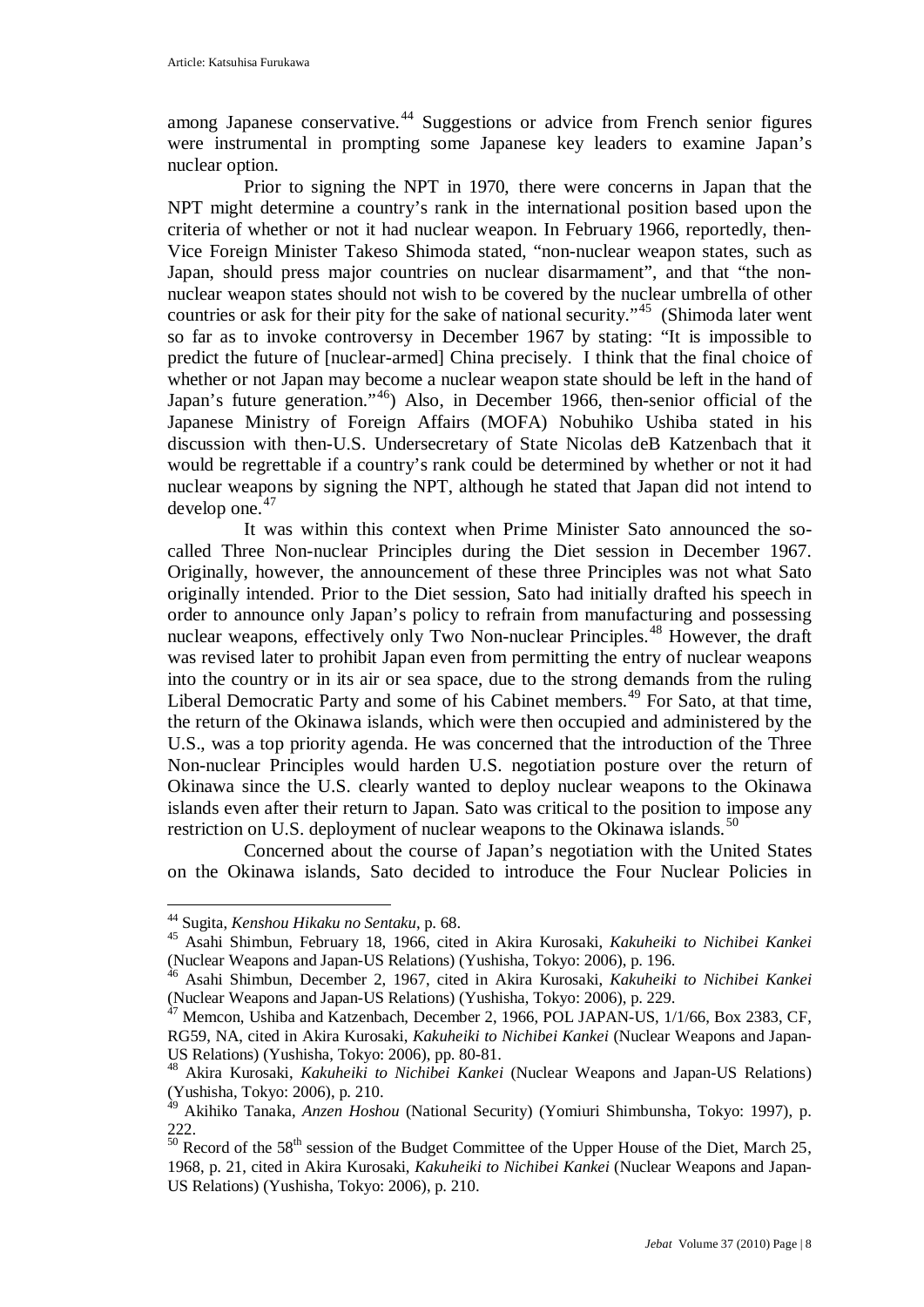January 1968, which explicitly positioned Japan's reliance upon U.S. extended deterrence as a declaratory policy, for the first time. Sato had originally intended to emphasize that the Three Non-nuclear Principles could be sustained only in conjunction with the other three Nuclear Policies. Such explicit statement was deleted eventually, however, because strong domestic support for the Three Non-nuclear Principles emerged unexpectedly.<sup>[51](#page-8-0)</sup> Frustrated with such domestic environment, Sato explicitly stated in his discussion with then-U.S. Ambassador to Japan U. Alexis Johnson in January 1969 that the Three Non-nuclear Principles were "nonsense," lamenting the lack of Japanese public understanding of national defense issues.<sup>[52](#page-8-1)</sup> Eventually, in November 1969, a secret deal was concluded between Sato and U.S. President Richard M. Nixon to return the Okinawa islands to Japan on the condition that Japan would not oppose to U.S. introduction of nuclear weapons to these islands without prior consultation with Japan.

On the U.S. part, however, by 1965, the Pentagon officials decided that the Japanese "nuclear allergy" was too difficult to cure, and removed non-nuclear bomb components from Japan in the mid 1960s. In 1967 at the height of the intensity of the Vietnam War, the U.S. military stored approximately 1,300 nuclear weapons in Okinawa, but they were removed by June 1972.<sup>[53](#page-8-2)</sup> However, it was regarded as vital for the U.S. military to be able to deploy nuclear weapons to Japan at a time of crisis. $54$ 

In Japan, on the other hand, from late 1960s through early 1970s, a few informal study groups were formed to examine Japan's nuclear option, which produced detailed reports resembling to those that appeared after the 1990s.

### **Thinking about the Nuclear Option: The Emergence of Policy Studies**

In the late 1960s, a private study group, Research Commission on National Security (*Anzen Hoshou Chousa Kai*) was formed, which was led by Osamu Kaibara, then Director General of the National Defense Council (*Kokubou Kaigi*). The study group concluded that a plutonium-based atomic bomb could be produced more easily than uranium-based weapon, that the graphite-moderated reactor in Tokaimura was suited for the production of weapon-grade plutonium, and that the submarine would be the most appropriate launch platform for a nuclear-tipped missile.<sup>[55](#page-8-4)</sup> The report explained the mechanism of uranium enrichment and plutonium production, and concluded that Japan could produce 200-300 atomic bombs from indigenous natural uranium and that the nuclear reactor in Tokaimura could produce weapon-grade

<span id="page-8-0"></span> <sup>51</sup> Kei Wakaizumi, Tasaku Nakarishi wo Shinzemu to Hossu (Believing that There Was No Other Option Available) (Bungei Shunju, Tokyo: 1994), pp. 140-141.

<span id="page-8-1"></span><sup>52&</sup>quot;*Hikaku 3 Gensoku ha Nansensu* [The Three Non-nuclear Principles Are Nonsense]," *Kyodo News*, June 10, 2000.

<span id="page-8-2"></span><sup>53</sup> Norris, Arkin, and Burr, "Where They Were", 30-31; Ministry of Foreign Affairs, *Iwayuru 'Mitsuyaku' Mondai ni kansuru Yuushikisha Iinkai Houkokusho* (A Report by the Expert Committee on the So-Called "Japan-U.S. Secret Agreement"), 9 March 2010, p. 18.

<span id="page-8-3"></span><sup>&</sup>lt;sup>54</sup> For example, in 1969, U. A. Johnson, then Undersecretary of State, stated that it was vital for the United States to be able to locate non-strategic nuclear weapons in Okinawa in order to sustain nuclear deterrence, during his meeting with Kazuo Aichi, then Japanese Minister of Foreign Affairs. See, Ministry of Foreign Affairs, *Iwayuru 'Mitsuyaku' Mondai ni kansuru Yuushikisha Iinkai Houkokusho*, p. 62.

<span id="page-8-4"></span><sup>55</sup> Research Commission on National Security (*Anzen Hoshou Chousa Kai*), Nihon no Anzen Hoshou 1968 nenban (Japan's National Security 1968) (Asagumo Shuppansha, Tokyo: 1968), cited in Sugita, *Kenshou Hikaku no Sentaku*, pp. 67-70.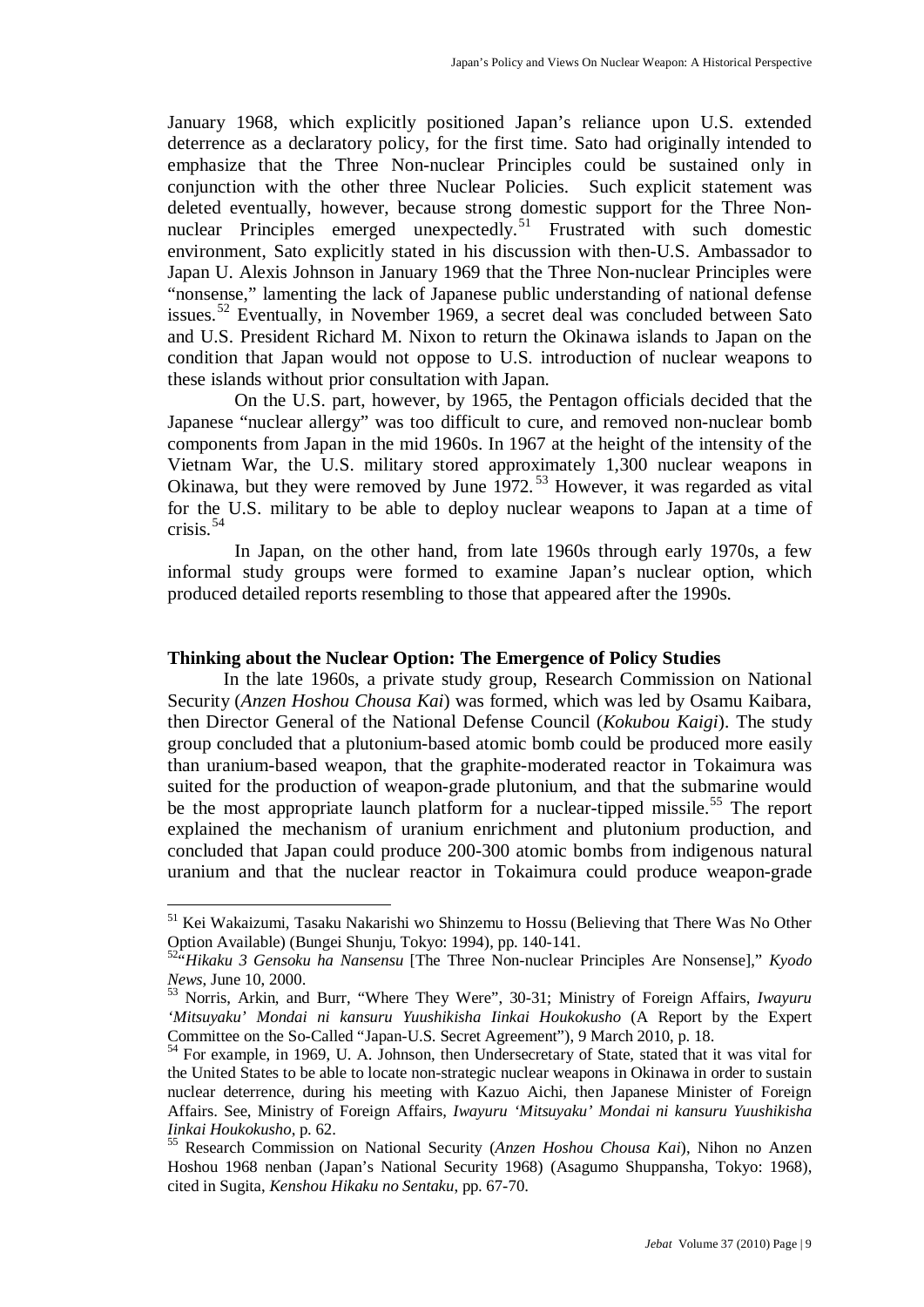plutonium in the amount of 20 atomic bombs per year. This report also carried a list of the Japanese companies and research institutions that had the necessary technologies for producing atomic bombs. While some conclusions in this report seem questionable, this report attempted a comprehensive analysis of Japan's nuclear capabilities, including the production of nuclear warhead, hydrogen bomb, and delivery vehicles, as well as nuclear complex.<sup>[56](#page-9-0)</sup> The study group, however, voiced its opposition to a nuclear weapons program because of huge production costs and significant political impact on neighboring countries. The group concluded that the best option for Japan was to rely upon U.S. nuclear deterrence rather than being feared by the international community.<sup>[57](#page-9-1)</sup>

From 1967 until 1970, the Cabinet's Office of Research (COR) (*Naikaku Chousashitsu*) also secretly established a project called "The Study Group on Democracy," to examine if it was possible and desirable for Japan to develop its own nuclear force.<sup>[58](#page-9-2)</sup> At that time, many Japanese nationalists and conservatives expressed support for Japan's nuclear options, triggered by China's nuclear testing and the international negotiation over the NPT. COR members believed that the government should examine Japan's nuclear options to counter those arguments by the nuclear advocates.[59](#page-9-3) The group concluded that a nuclear weapons program was not desirable because it would be too expensive, fail to gain domestic support, and generate security dilemma in the region. $60$  It concluded that Japan could produce a small number of plutonium-based atomic bombs, but that it would find it difficult to establish a reliable nuclear force.<sup>[61](#page-9-5)</sup> The plutonium stored at the Tokaimura facilities was subject to IAEA inspection and could not be diverted for military use. Also, Japan did not have a reprocessing plant to extract plutonium from spent nuclear fuel at that time. The group noted that more than 50 percent of Japan's population and most industrial centers were concentrated in only 18.9 percent areas of Japan's territories, making Japan very vulnerable to nuclear attack. The COR group concluded an indigenous nuclear weapon would not contribute to deterrence.<sup>[62](#page-9-6)</sup> They also stated that the possession of nuclear weapon was no longer a necessary condition to be a major power, and that Japan must solve security problems from a completely new viewpoint incorporating multiple perspectives.<sup>[63](#page-9-7)</sup>

The *Gaikou Seisaku Kikaku Iinkai* (Foreign Policy Planning Committee) of the Ministry of Foreign Affairs (MOFA) also conducted an inquiry into Japan's nuclear future. In 1969, the MOFA gathered "the best and the brightest" above the divisiondirector level, and produced an internal document, "*Waga Kuni no Gaiko Seisaku Taiko* (Guidelines of Japan's Foreign Policy)." They also concluded that Japan should sustain the policy not to possess nuclear weapon at least for the time being, but that it

<span id="page-9-0"></span><sup>&</sup>lt;sup>56</sup> In 1981, a politician of the opposition party obtained a copy of the report on Japan's nuclear capabilities produced by the Research Commission on National Security (*Anzen Hoshou Chousa Kai*). Some of the contents of this report were introduced during the session of the Diet's Upper House Committee on the Settlement of Account, on March 30 in 1981. See, *Kessan Iinkai Kaigiroku Daigogou* (The Record of the Meeting of the Committee on the Settlement of Account, No. 5), 30 March 1981.

<sup>57</sup> Sugita, *Kenshou Hikaku no Sentaku*, pp. 68-70.

<span id="page-9-2"></span><span id="page-9-1"></span><sup>58&</sup>quot;*Kakubuso Kano daga Motenu* [Nuclear Armament Technically Possible, but Not Recommendable]," *Asahi Shimbun*, November 13, 1994.

<sup>59</sup> Sugita, *Kenshou Hikaku no Sentaku*, pp. 70-71.

<span id="page-9-4"></span><span id="page-9-3"></span> $^{60}$  Ibid. 71-72.

<span id="page-9-7"></span><span id="page-9-6"></span><span id="page-9-5"></span> $\frac{62}{63}$  Ibid.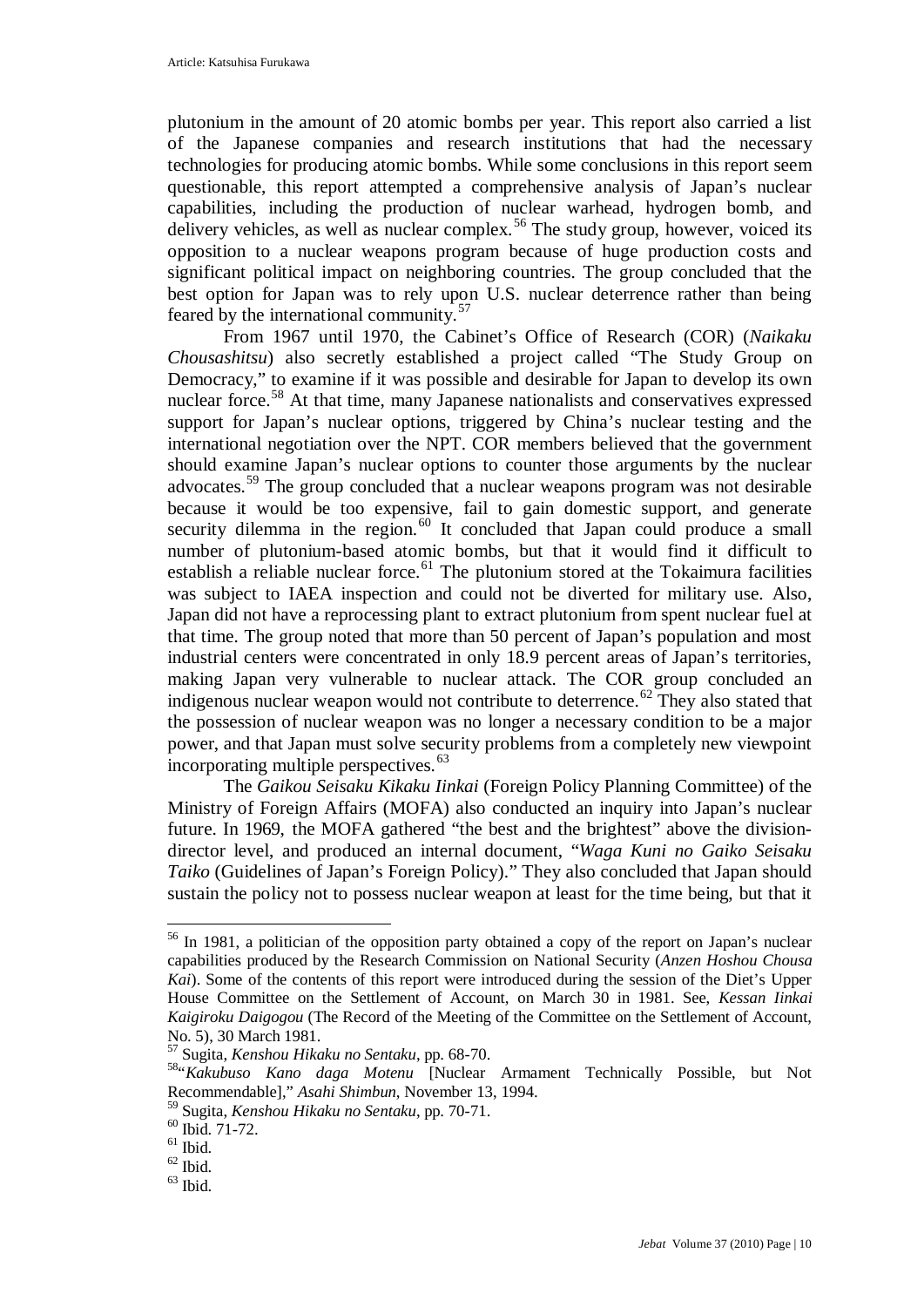was necessary to develop latent nuclear capability.<sup>[64](#page-10-0)</sup> The report stressed that it was necessary to have the potential capabilities, economically and technically, to produce nuclear weapons and to avoid any damage to such latent capabilities.<sup>[65](#page-10-1)</sup> They also stated that it was important to undertake a campaign to educate the public that the decision on nuclear weapons policy should be made by strategic (not ideological or emotional) calculations of the merits and demerits under the international environment. It stressed that the Japanese government should make every effort to avoid domestic panic acrimony even if the United States should decide to locate non-strategic nuclear weapons in Japan in the event of war.<sup>[66](#page-10-2)</sup>

In 1970, Defense Minister Yasuhiro Nanasone (who became prime minister in the 1980s) also ordered a group of experts to examine what it would take for Japan to arm itself with nuclear weapon. The group concluded that it would take five years at maximum and an investment of 200 billion yen, which was about equal to 40 percent of the FY 1970 defense budget. According to Nakasone, the lack of a nuclear testing site in Japan was perceived to be a major hurdle.<sup>[67](#page-10-3)</sup> Eventually, the Japanese Defense White Paper commissioned by Nakasone stated: "as for defensive nuclear weapons, it would be possible in a legal sense to possess small-yield, tactical, purely defensive nuclear weapons without violating the Constitution. In view of the danger of inviting adverse foreign reactions and large-scale war, we will follow the policy of not acquiring nuclear weapons at present."[68](#page-10-4)

In sum, the nuclear policy reviews and studies undertaken prior to the 1970s generally found that Japan could potentially build a nuclear arsenal, but that the strategic benefits did not outweigh the economic and political costs of an indigenous nuclear option. These studies highlighted the core tenets of Japan's "Four Nuclear Policies" that remain in place today. However, Japan decided to possess an advanced nuclear infrastructure that is often described as a latent nuclear capability.

#### **Hesitation over the NPT**

Japan signed the NPT in 1970, but its ratification was delayed until 1976, which was interpreted by the U.S. as an indication of Japan's hidden aspiration for nuclear armament. In fact, the Japanese government was concerned at that time about securing equal treatment over the IAEA safeguards vis-à-vis the European Atomic Energy Community (EURATOM). [69](#page-10-5) The Japanese government was pressured by the domestic industry and politicians to pursue IAEA safeguards which could be equivalent to the one with EURATOM so that Japan alone would not be left in an unequal position. As such, Japan was waiting for the conclusions of the safeguards agreements between IAEA and the member states of the EURATOM which were

<span id="page-10-0"></span> <sup>64</sup> Mainichi Shimbun Shakaibu ed., *Usagi no Mimi to Hato no Yume: Nihon no Kaku to Jouhou Senryaku* (Rabbit's Ear and Dove's Dream: Japan's Nuclear and Information Strategy) (Liberta Shuppan, Tokyo: 1995); and Kurosaki, *Kaku Heiki to Nichibei Kankei*, p. 278.

<span id="page-10-1"></span><sup>65</sup> Mainichi Shimbun Shakaibu ed., *Usagi no Mimi to Hato no Yume: Nihon no Kaku to Jouhou Senryaku* (Rabbit's Ears and Dove's Dream: Japan's Nuclear and Information Strategy) (Liberta Shuppan, Tokyo: 1995); and Akira Kurosaki, *Kaku Heiki to Nichibei Kankei* (Nuclear Weapons and Japan-US Relations) (Yushisha, Tokyo: 2006), p. 278.

<sup>66</sup> Sugita, *Kenshou Hikaku no Sentaku*, p. 76.

<span id="page-10-3"></span><span id="page-10-2"></span><sup>67</sup> Yasuhiro Nakasone, *Jiseiroku* (Record of Reflection) (Shinchosha, Tokyo: 2004), pp. 224-225.

<span id="page-10-4"></span><sup>&</sup>lt;sup>68</sup> "Gist of White Paper on Defense", *Japan Times*, October 1970, p. 20, cited in Campbell and Sunohara, "Japan: Thinking the Unthinkable", p. 222.

<span id="page-10-5"></span><sup>69</sup> Akira Kurosaki, *Kaku Heiki to Nichibei Kankei* (Nuclear Weapons and Japan-US Relations) (Yushisha, Tokyo: 2006), pp. 247-248.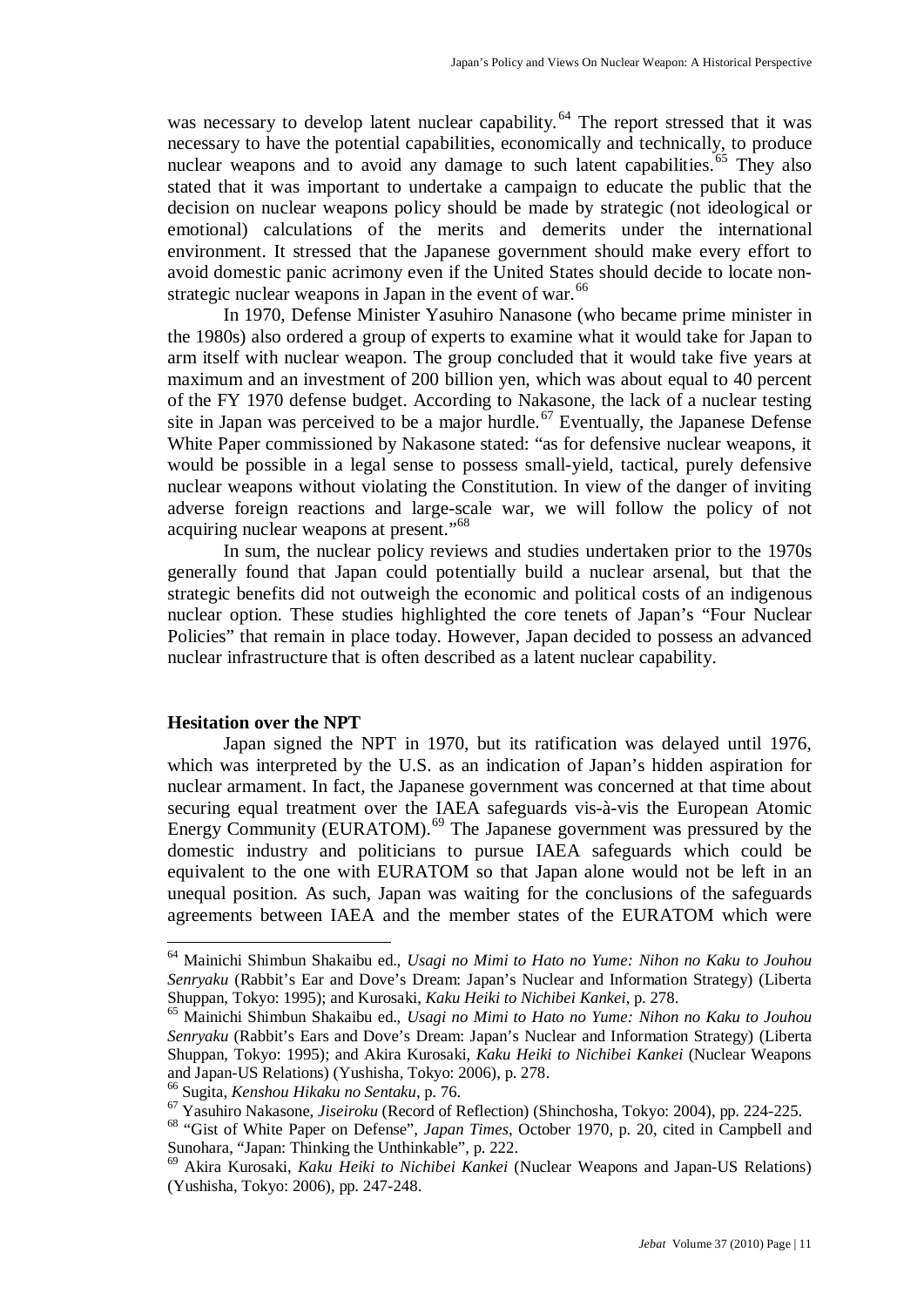completed in 1973. Even after this development, however, it took another three years for Japan to ratify the treaty because of the remaining domestic concern that the treaty might pose considerable constraints on Japan's use of nuclear energy for peaceful purposes. The political efforts to forge domestic consensus as the issue was further complicated by the changes of administrations.<sup>[70](#page-11-0)</sup>

In order to sooth down Japan's concern over the "second-rank" status by signing the NPT and to guide Japan to holding on to the non-nuclear status, the U.S. administration in the 1960s decided to assist Japan with space development, hoping that space exploration would fill in Japan's desire for a "first-rank" country.<sup>[71](#page-11-1)</sup> Even so, the U.S. was continuously concerned about the prospect of Japan's nuclear armament in the 1970s. Although Japan ratified the NPT in 1976 eventually, Japan initiated operation of plutonium reprocessing facilities in Tokaimura in 1977, which added U.S. concern.

## **U.S. Extended Deterrence and Latent Nuclear Capability**

Japan's reliance upon U.S. extended deterrence was clearly articulated in Japan's defense strategy. In October 1976, the Outline of Defense Planning (*Bouei Keikaku Taikou*) stated, "Japan relies upon U.S. nuclear deterrence against nuclear threats."<sup>[72](#page-11-2)</sup> The decision to rely on the U.S. nuclear umbrella was made in tandem with the strategic calculation to maintain a latent nuclear capability. In the 1970s, Takuya Kubo, then Bureau Director of Defese Policy of Japan Defence Agency, wrote a famous article, *KB Ronbun* (An Article Written by KB), which stated: "…if Japan prepares latent nuclear capability that would enable Japan to develop significant nuclear armament at anytime…the United States would hope to sustain the Japan-U.S. security system by providing a nuclear guarantee to Japan, because otherwise, the United States would be afraid of a rapid deterioration of the stability "...in the international relations triggered by nuclear proliferation."<sup>[73](#page-11-3)</sup>

These records indicate that during the Cold War, Japanese policymakers clearly recognized the strategic utility in holding latent nuclear capability since the 1960s. This latent nuclear capability was expected to address any potential uncertainty surrounding the U.S. commitment to provide extended deterrence to Japan, in Kubo's view. Should the United States become reluctant about reassurance, Japan's latent nuclear capability was expected, at least theoretically, to remind the United States about Japan's indigenous nuclear option. Also, there may have been expectation among the Japanese policymakers that such latent capabilities could supplement U.S. nuclear deterrence.

On the other hand, Japan's atomic energy policy was also affected by another serious concern over the unstable oil supply from the Middle East, after the oil price shocks in 1973. Japan's pursuit of nuclear fuel cycle was motivated strongly by the requirement for energy security as well.

The possibility of Japan's nuclear option attracted attention of the U.S. government continuously. Since late 1950s, the U.S. government was certainly kept

<span id="page-11-0"></span> <sup>70</sup> Akira Kurosaki, *Kaku Heiki to Nichibei Kankei* (Nuclear Weapons and Japan-US Relations) (Yushisha, Tokyo: 2006), pp. 248-260.

<sup>71</sup> Kurosaki, *Kakuheiki to Nichibei Kankei*, pp. 108-146.

<span id="page-11-2"></span><span id="page-11-1"></span><sup>72</sup> Asahi Shimbun, October 29, 1976, cited in Kurosaki, *Kakuheiki to Nichibei Kankei*, p. 214.

<span id="page-11-3"></span><sup>73</sup> Takuya Kubo, "Boueiryoku Seibi no Kangaekata (A Framework to Consider the Arrangement of Japan's Defense Capabilities)", February 20, 1971, [http://www.ioc.u](http://www.ioc.u-tokyo.ac.jp/~worldjpn/documents/texts/JPSC/19710220.O1J.html)[tokyo.ac.jp/~worldjpn/documents/texts/JPSC/19710220.O1J.html,](http://www.ioc.u-tokyo.ac.jp/~worldjpn/documents/texts/JPSC/19710220.O1J.html) accessed 30 April 2008.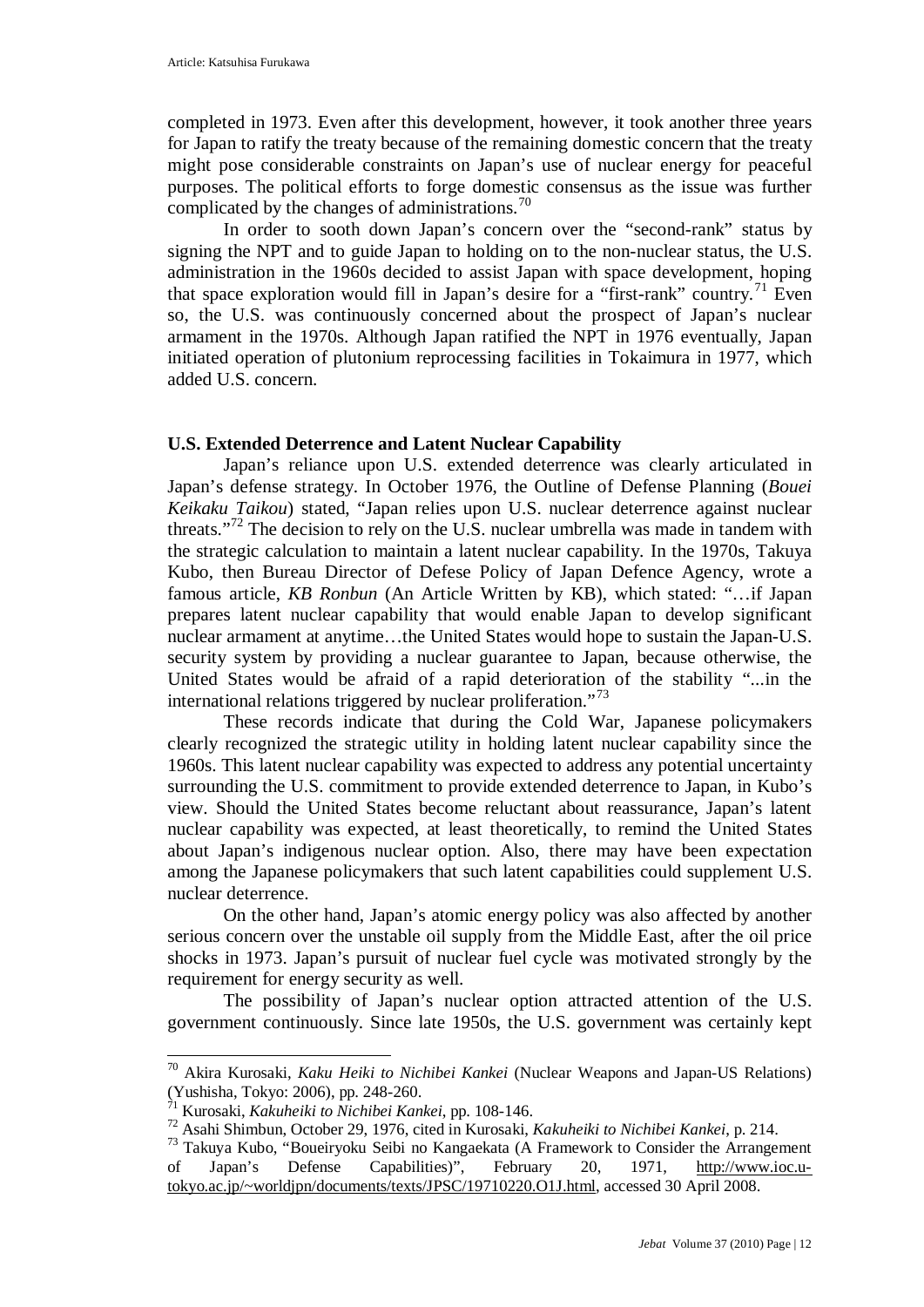concerned about the prospect for Japan's nuclear armament constantly. Below is a list of some of the examples of the U.S. estimates:

- ・ In 1961, Japan, along with Sweden, Israel, France, West Germany, India, and other were categorized as the "likely group" to develop nuclear weapons. $74$  It was estimated that Japan could also go nuclear in the wake of a Chinese test or if it lost confidence in U.S. security guarantees.
- Similarly, in1964, the so-called "Thompson Committee" was established under the Committee of Principals at the direction of then-Secretary of State Dean Rusk in order to make recommendation to the U.S. government to stop the horizontal proliferation of nuclear weapons. The Thompson Committee analysed in June 1965 that Japan would be able to conduct the first nuclear test by 1971, to produce about 10-30 nuclear weapons annually after the test, and to produce about 100 nuclear-tipped MRBM/IRBM by 19[75](#page-12-1).<sup>75</sup>
- In the National Intelligence Estimate of 1967, Japan was deemed one of the "serious candidates" for acquiring nuclear weapons and missile delivery systems.<sup>[76](#page-12-2)</sup>
- ・ Also, reportedly, in July 1971, U.S. Secretary of Defence Melvin R. Laird commented that Japan might be able to develop and possess its own nuclear force in the 1980s.<sup>[77](#page-12-3)</sup>

## **Strengthening Japan-U.S. Alliance**

In the early 1980s, Ronald Reagan strengthened the Japan-U.S. alliance by deepening U.S. presence in the Asia Pacific region. In the 1980s, Japanese officials became less concerned about the "decoupling effect" produced by the Soviet-American nuclear confrontation. As Matake Kamiya points out, during this period, Japan's defense posture was predicated on the notion that if Japan was subjected to a Soviet nuclear attack, the strike would be undertaken in the context of a global

<span id="page-12-0"></span> <sup>74</sup> National Intelligence Estimate, NIE 4-3-61, "Nuclear Weapons and Delivery Capabilities of Free World Countries Other than the US and UK," September 21, 1961, Secret, Excised copy, (Source: microfiche supplement to U.S. Department of State, *Foreign Relations of the United States, 1961-1963, Volume VII, Arms Control and Disarmament* (Washington, D.C., U.S. Government Printing Office, 1997)), posted on the website of the National Security Archive, "National Intelligence Estimates of the Nuclear Proliferation Problem The First Ten Years, 1957- 1967", National Security Archive Electronic Briefing Book No. 155, June 1, 2005.

<span id="page-12-1"></span><sup>&</sup>lt;sup>75</sup> Memo, Foster to the Member of the Committee of Principals, June 25, 1965, DEF (14-A), Thompson Committee, Box 11, PMDA, 1961-1966, Lot Files, RG59, NA; and Paper, "Annex B: Economic Factors," *ibid*. Both documents were cited in Akira Kurosaki, *Kaku Heiki to Nichibei Kankei* (Nuclear Weapons and Japan-US Relations) (Yushisha, Tokyo: 2006), p. 61.

<span id="page-12-2"></span><sup>&</sup>lt;sup>76</sup> NIE 4-67, "Proliferation of Missile Delivery Systems for Nuclear Weapons," 26 January 1967, secret, excised copy, as released under appeal, March 2005 (Source: Lyndon B. Johnson Library, National Security Files, National Intelligence Estimates, box 1, 4 Arms and Disarmament), posted on the website of the National Security Archive, "National Intelligence Estimates of the Nuclear Proliferation Problem The First Ten Years, 1957-1967", National Security Archive Electronic Briefing Book No. 155, June 1, 2005.

<span id="page-12-3"></span><sup>77</sup> Asahi Shimbun, July 9, 1971, cited in Akira Kurosaki, *Kaku Heiki to Nichibei Kankei* (Nuclear Weapons and Japan-US Relations) (Yushisha, Tokyo: 2006), pp. 237-238.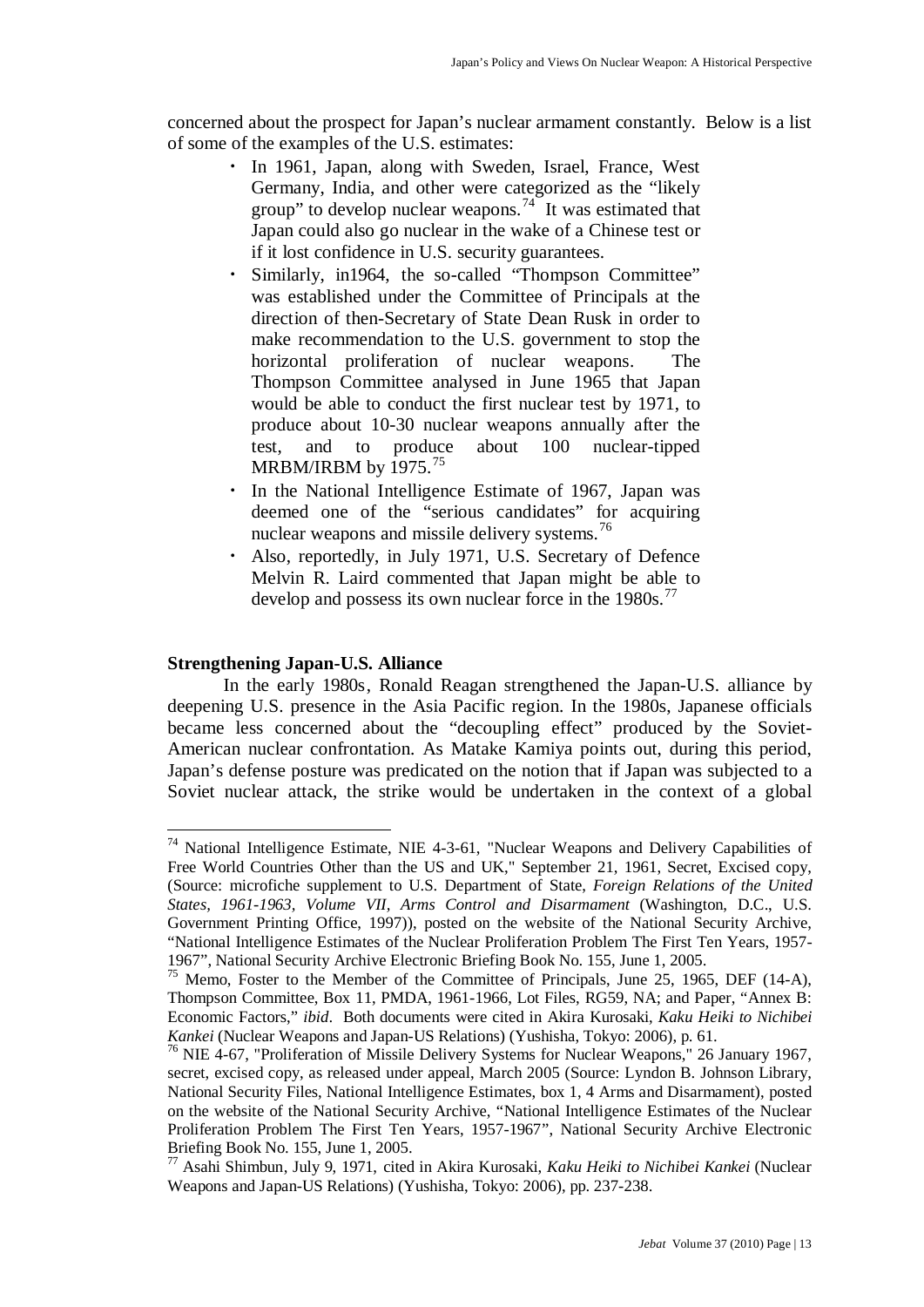nuclear war between the United States and the USSR.<sup>[78](#page-13-0)</sup> Under these circumstances, the United States would probably be subjected to a nuclear attack as well. It was unlikely that Japan alone would face such a nuclear attack.

Nevertheless, Japanese policymakers reminded U.S. officials about its latent nuclear capability as the United States began negotiations on the movement of Soviet SS-20 missiles from the European theater to the Russian Far East as part of the Intermediate-Range Nuclear Forces (INF) Treaty. The U.S. and the USSR negotiators were alerted by some Japanese experts' argument for a nuclear option if the USSR SS-20 should be transported to the vicinity of Japan, according to a senior U.S. negotiator. Eventually, the United States and the USSR eventually agreed on the "zero-option." Namely, the U.S. removed all NATO's INF and, in return, the USSR also removed all SS-20s without transporting them to Far East.

## **Changing Security Environment in the Twenty-First Century and New Debate on Nuclear Option**

## **The Debate on a Nuclear Option after the End of the Cold War**

After the Cold War, in Japan's conception, the risk of military confrontation among the states in Northeast Asia has become salient, especially in light of the development of North Korean nuclear weapons and ballistic missiles and the increasing tempo of Chinese military modernization with an unclear direction. The potential resurgence of Russia's hegemonic posture is another concern. For Japan, the Asian regional security landscape stands in contrast to the situation in Europe where the risk of traditional military confrontation among the major powers has decreased significantly. The countries and region in the Asian Pacific region strive to forge multilateral community while coping with the increasing challenges posed by traditional security threats of state conflicts, as well as emerging security challenges, such as terrorism, criminal networks, natural disasters and infectious diseases.

Within this context, in the 1990s, especially driven by the development of North Korea's provocations, reports on Japan's examination of nuclear options surfaced in the media again. In the 1990s, several internal study groups in the Japanese Defense Agency (JDA) examined whether Japan's nuclear option was desirable, and reached to the same conclusion with the previous studies. One such group concluded in 1995 that a nuclear-weapons program was undesirable because of its cost and negative effects, and that there was no strategic merit for Japan to join the nuclear arms race. The report suggested that Japan should instead maintain a posture of "a proud loser" (*Haiboku Shugi*) in the nuclear arms race.<sup>[79](#page-13-1)</sup> Given the steady strengthening of the Japan-U.S. alliance, these internal reviews on Japan's nuclear option were rather meant to prove the negatives of nuclear options.

Even so, however, renewed concern for decoupling has become salient increasingly in the minds of Japanese strategic planners. North Korea may not yet have the capability to strike the U.S. but already has such capabilities vis-à-vis Japan.

<span id="page-13-0"></span> <sup>78</sup> Remarks by Matake Kamiya at a meeting in Japan Institute of International Affairs, May 11, 2007, Tokyo, Japan. Also see, Wakatsuki, *Zenhoui Gaikou no Jidai*; and Shingo Nakajima, *Sengo Nihon no Bouei Seisaku* (Japan's Defense Policy after the Second World War) (Keio University Press, Tokyo: 2006).

<span id="page-13-1"></span><sup>79&</sup>quot;*Hikaku Power: Haibokushugi Tsuranuki Ginen Harae* [Non-nuclear Power: Sustain 'Defeatism' and Expel Skepticism of Other Countries]," *Asahi Shimbun*, August 4, 1999.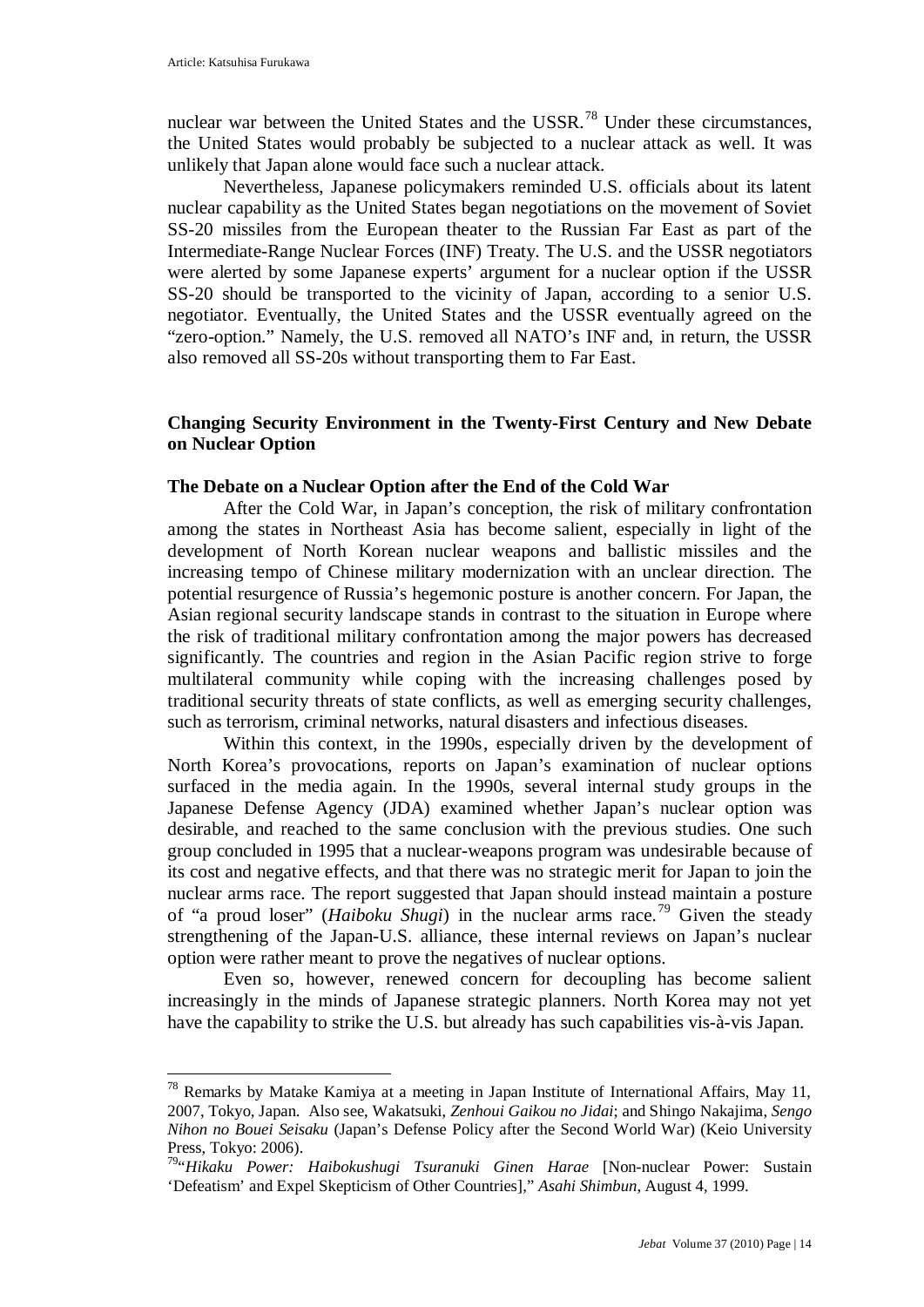China represents the most important strategic challenge to Japan. For Japan, a rising China presents a multifaceted character: the largest economic partner; potential partner in coping with regional and global affairs; diplomatic rival; and potentially grave military threat. China has been advancing an access denial strategy and strengthening deterrence vis-à-vis the United States. China has also been strengthening its war-fighting capability in the theater, and rapidly improving its naval and air power. So far, the United States maintains a military force second to none. But, as the United States and Russia advance nuclear disarmament, China may find a window of opportunity to achieve some strategic parity with the United States in the years ahead. What if China strengthens its capabilities to strike U.S. homeland with nukes continuously? Would Washington still be willing to protect Japan even if U.S. cities were held at risk by Beijing?

In this context, concerns have been raised about the credibility of U.S. commitment to protect Japan, especially vis-à-vis China. While Japan and the U.S. have pursued similar policy to engage China, Japanese policymakers have frequently felt that there may be a gap between Japan and the U.S. regarding the degree to which each country views China as a subject of deterrence, and are concerned about a scenario of encroachment between China and the United States over the head of Japan. This comes as a surprise to many U.S. security specialists who find it hard to envision a Sino-U.S. relationship so close as to threaten Japanese interests.<sup>[80](#page-14-0)</sup>

These concerns have prompted Japan to reshape its strategic thinking in the 21<sup>st</sup> century. Several Japanese political leaders, experts, and commentators have initiated open debates on Japan's nuclear option in this changing security environment.

# **The Debates on Nuclear Option in the 21st Century**

As North Korea escalated its provocative behaviors through the testing of nuclear weapons and missiles since 2002, the debate about the nuclear option resurfaced in Japan. The Japanese public tolerates this debate, although they do not support Japan nuclear option. Such discussion has remained fairly marginal in the Japanese media, on contrary to the international concerns over Japan's nuclear option.

### *Experts and Commentators*

In the February 2003 issue of *Shokun!*, a conservative opinion journal in Japan, for example, Kyorin University Professor Tadae Takubo and Mr. Nagao Hyodo, former Japanese Ambassador to Poland, argued that Japan certainly has a "nuclear card," asserting that a principle of "never say never" dominates international politics. Japan should never declare that it would never possess nuclear weapons.

The August 2003 issue of *Shokun!* also featured a special section on Japan's nuclear options, with participation of forty-five experts and opinion leaders. Kyoto University Professor Terumasa Nakanishi, a conservative realist, argued that Japan should acquire a nuclear infrastructure that would allow it to acquire nuclear weapons on short notice because China would continuously strengthen its power projection capabilities while U.S. extended deterrence might become unreliable. According to Nakanishi, three scenarios could materialize in the future: (1) The credibility of U.S. commitment to the defense of Japan might erode; (2) China might acquire a blue-

<span id="page-14-0"></span> <sup>80</sup> Ralph A. Cossa, "*Chairman's Report, U.S.-Japan Strategic Dialogue",* Feb. 25-26, 2008, Maui, Hawaii, Pacific Forum CSIS.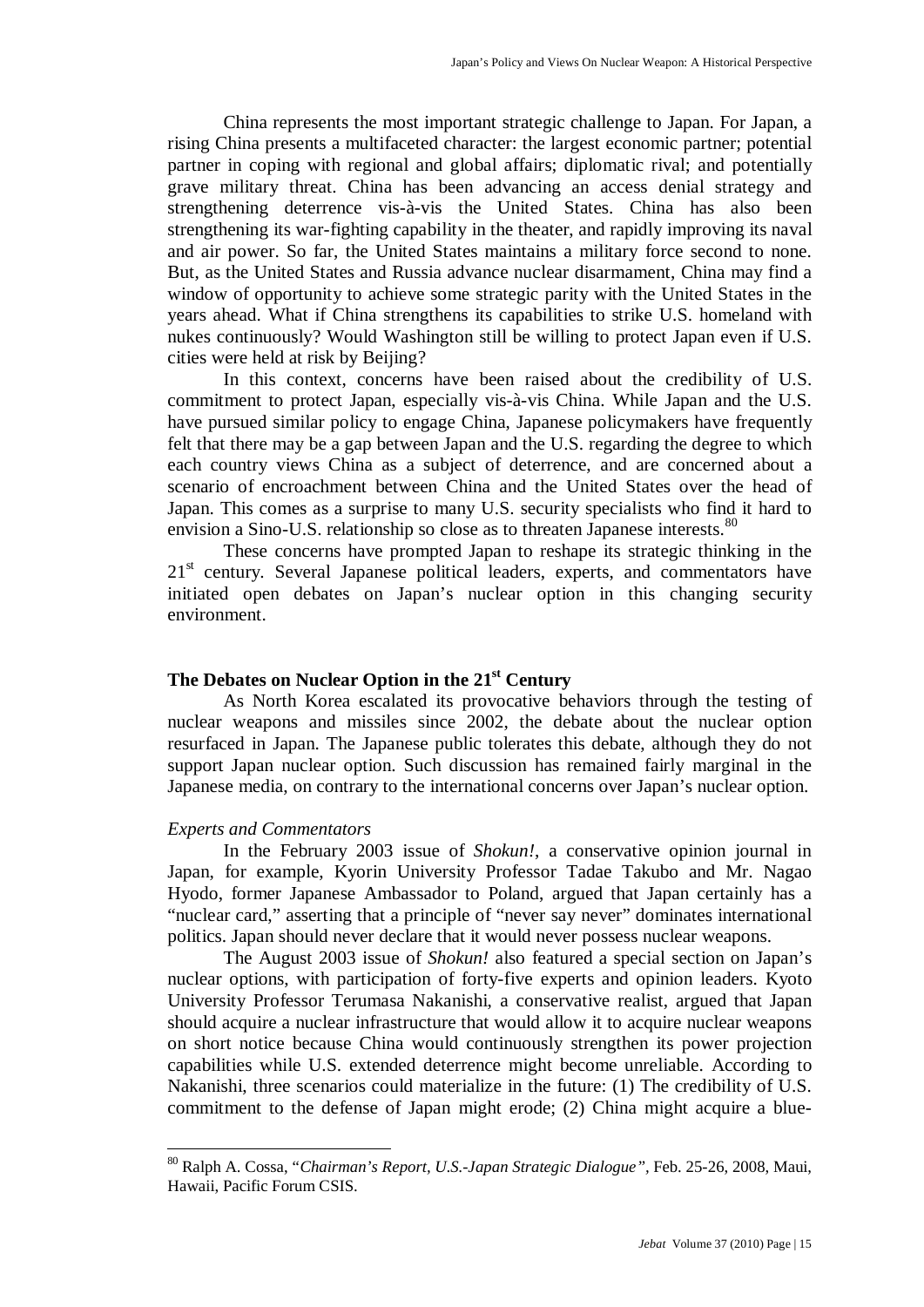water navy and establish a permanent naval presence around Okinawa or the Senkaku Islands, which are the focal point of territorial disputes between Japan and China; and (3) the international community would acquiesce to North Korea's obvious interest in maintaining a nuclear arsenal. Nakanishi framed his argument with more emphasis upon the future threat of China than the existing threat from North Korea.<sup>[81](#page-15-0)</sup> Nakanishi argued that the NPT had begun to demonstrate a major breakdown, and that it became less important for the U.S. to protect Japan than during the Cold War, given the increasing risk that China and North Korea might threaten to strike U.S. cities with nukes. He cited the French decision to protect itself with nuclear weapons during the Cold War, and argued that missile defense would not be able to achieve deterrence effect equivalent to the one of nuclear weapons. Also he argued that Japan's nuclear armament would constrain China's aberrant behaviors to challenge Japan's territorial integrity, such as intruding into Japan's territorial waters and exploring natural resources from contested waters, for fear of possible escalation of crisis. Nakanishi concluded that it would take several decades, not several years, for Japan to acquire credible nuclear force because Japan lacked the basic infrastructure to develop and possess nuclear weapons as well as basic instruments such as C4I system and a nuclear doctrine, in addition to immature Japan's national security policy.<sup>[82](#page-15-1)</sup>

Citing then U.S.Vice President Dick Cheney's 2003 warning that North Korean nuclear threats might cause Japan to develop a nuclear arsenal, Nakanishi and other proponents of Japan's nuclear option mistakenly interpreted such comments of senior U.S. senior officials and Cabinet members as a signal of U.S. tacit endorsement of Japan's nuclear option.[83](#page-15-2) This *illusion* about the U.S. support for Japan's nuclear option constituted an important assumption of their argument because almost *none* of these pragmatists argued for Japan's independent nuclear option *without* the U.S. help. Even those proponents acknowledged that approval and cooperation from other major nuclear suppliers, especially the U.S., would be essential for Japan's nuclear armament in order to overcome technical difficulties as well as legal and political constraints on Japan's use of nuclear materials for non-civilian purposes.<sup>[84](#page-15-3)</sup>

In fact, there were widespread views in Japan that the real utility of Japan's discussion of a nuclear option was to send a warning signal to China and North Korea, and simultaneously, to pose indirect pressure upon the United States to continue its nuclear commitment to protect Japan.<sup>[85](#page-15-4)</sup> For example, Terumasa Nakanish argued that the debates on Japan's nuclear option itself could contribute to strengthening nuclear deterrence vis-à-vis China and North Korea.<sup>[86](#page-15-5)</sup> Also, former Japanese Ambassador to Thailand, Hisahiko Okazaki argued that Japan's nuclear armament should proceed in tandem with the strengthened bilateral alliance with the United States, even if Japan's own nuclear weapons might bring only marginal deterrent effect. In his view, while

<span id="page-15-0"></span> <sup>81</sup> Terumasa Nakanishi, ed., *'Nihon Kaku Busou' no Ronten* (Issues of Japan's Nuclear Armament) (PHP Publishing Co., Tokyo: 2006), pp. 14-58.

<span id="page-15-1"></span><sup>82</sup> Terumasa Nakanishi, "*Nihonkoku Kakubushou heno Ketsudan* [Decision to Arm Japan with Nuclear Weapons]," *Shokun!* August 2003; and Kan Itoh, "*No toha Iwanai Amerika* [America Would Not Say 'No' to Japan's Nuclear Armament']," *Shokun!*, August 2003, p. 117.

<sup>83</sup> Nakanishi, "*Nihonkoku Kakubushou heno Ketsudan*"; and Nakanishi, *Nihon Kaku Busou' no* 

<span id="page-15-3"></span><span id="page-15-2"></span>*Ronten*. <sup>84</sup> Nisohachi Hyodo, "*'Nihon Kaku Busou' no Gutaiteki Sukeju-ru* (A Concrete Schedule of Japan's Nuclear Armament)", in Nakanishi, ed., *'Nihon Kaku Busou' no Ronten*, pp. 174-176.

<span id="page-15-4"></span><sup>&</sup>lt;sup>85</sup> Hisahiko Okazaki, "Time to consider a nuclear strategy for Japan", The Daily Yomiuri, April 8, 2007.

<span id="page-15-5"></span><sup>86</sup> Terumasa Nakanishi, ed., *'Nihon Kaku Busou' no Ronten* (Issues of Japan's Nuclear Armament) (PHP Publishing Co., Tokyo: 2006), pp. 56-58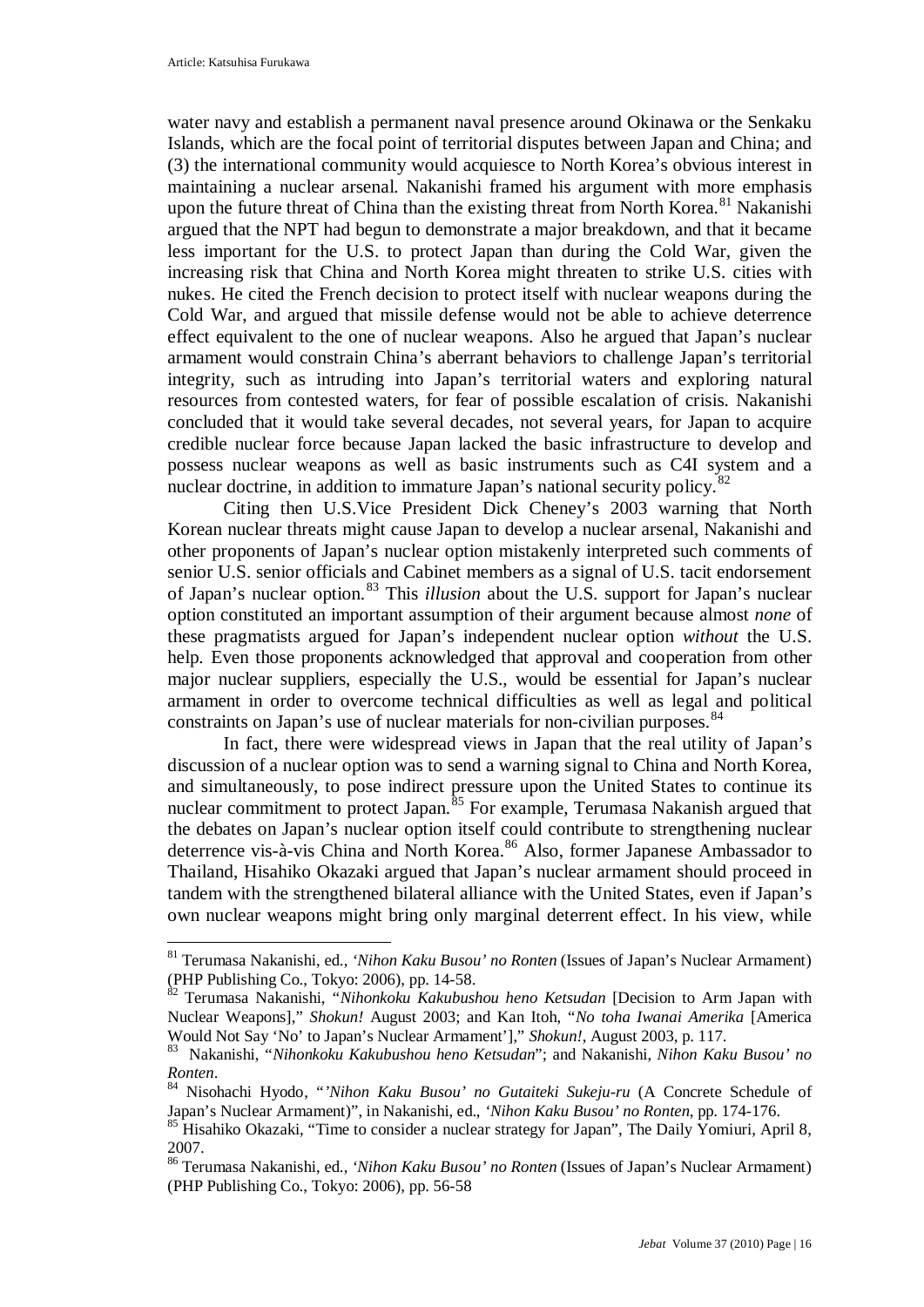recognizing that Japan's nuclear armament under U.S. extended nuclear deterrence could be rather *redundant* from a military perspective, it could have the benefit of complicating China's strategic calculation on the use of nuclear weapons, as French nuclear arms did with regard to the Soviet Union during the Cold War.<sup>[87](#page-16-0)</sup>

Given the lack of strategic depth, many Japanese experts believed that Japan would have to pursue sea-based deployment of a nuclear force by acquiring a new submarine as a strategic platform. Japan would also need to institute a new naval doctrine and train personnel. All these initiatives would take at least a decade to complete. Some proponents of nuclear options suggested that nuclear-tipped cruise missiles could be deployed on existing destroyers, creating a quicker way to deploy a nuclear delivery system,<sup>[88](#page-16-1)</sup> but others argued that surface combatants lack the requisite survivability as a nuclear delivery system.<sup>[89](#page-16-2)</sup> Some in this line of thinking even suggested that Japan should develop nuclear weapons for naval use under a closely coordinated command with the U.S. military. They argued that Japan should adopt a nuclear doctrine similar to the British one, which is centered on coordinated command with the U.S., rather than the French model which pursues an independent nuclear capability.[90](#page-16-3)

On the other hand, however, occasionally some argued that Japan should develop independent nuclear capabilities. Nisohachi Hyodo, a commentator who advocates for Japan's nuclear option, argues that Japan should first develop a crude nuclear bomb for a bomber, then a nuclear warhead for a ground-based ballistic missile, and finally a nuclear warhead for a cruise missile.<sup>[91](#page-16-4)</sup> However, there does not appear to be any elaboration about how such weapon could be employed under what type of nuclear doctrine, nor how such nuclear weapons could be integrated into Japan's war-fighting doctrine.

There is also another view that even if Japan could not possess credible second strike capability, its nuclear option might possess a strategic utility by complicating the calculation of the adversary who may attempt to drive a wedge between the United States and Japan by exploring decoupling effect to threaten Japan but not the U.S. Kiyoshi Sugawa, then-senior staff member on national security affairs of the Democratic Party of Japan, explained this view in his novel published in 2007.<sup>[92](#page-16-5)</sup> According to this view, nuclear weapon states, such as the United Kingdom, France, Pakistan, and Israel, have decided to possess limited nuclear deterrence even though they may not necessarily possess credible second strike capabilities. In this view, limited nuclear deterrence would be sufficient since Japan's primary focus is no longer the massive nuclear attacks from the Soviet Union but a far smaller number of nuclear weapons of China and North Korea.

Sporadically, some Japanese politicians urged Japan to create a nuclear arsenal, or simply referred to the uncertainty of Japan's future nuclear posture or the

<span id="page-16-0"></span> <sup>87</sup> Hisahiko Okazaki, "*Mazu Gijutsutekina Men wo Tsumeyo* [First, We Needs to Examine the Technical Feasibility of Nuclear Option]," *Shokun!* (August 2003), p. 58.

<span id="page-16-1"></span><sup>88</sup> See, for example, a comment of Kan Itoh, in Terumasa Nakanishi, ed., *'Nihon Kaku Busou' no Ronten* (Issues of Japan's Nuclear Armament) (PHP Publishing Co., Tokyo: 2006), 137-138.

<span id="page-16-2"></span><sup>&</sup>lt;sup>89</sup> See, for example, Hyodo, "*'Nihon Kaku Busou' no Gutaiteki Sukeju-ru*", p. 138.<br><sup>90</sup> See, for example, Itoh, "*No toha Iwanai Amerika*", p. 117.

<span id="page-16-4"></span><span id="page-16-3"></span><sup>90</sup> See, for example, Itoh, "*No toha Iwanai Amerika*", p. 117. <sup>91</sup> Nisohachi Hyodo, "*'Nihon Kaku Busou' no Gutaiteki Sukeju-ru* (A Concrete Schedule of Japan's Nuclear Armament)", in Terumasa Nakanishi, ed., *'Nihon Kaku Busou' no Ronten* (Issues of Japan's Nuclear Armament) (PHP Publishing Co., Tokyo: 2006), pp. 179-186.

<span id="page-16-5"></span><sup>92</sup> Kiyoshi Sugawa, *Beichou Kaisen* (An Outbreak of U.S.-DPRK War) (Kodansha, Tokyo: 2007), pp. 101-109.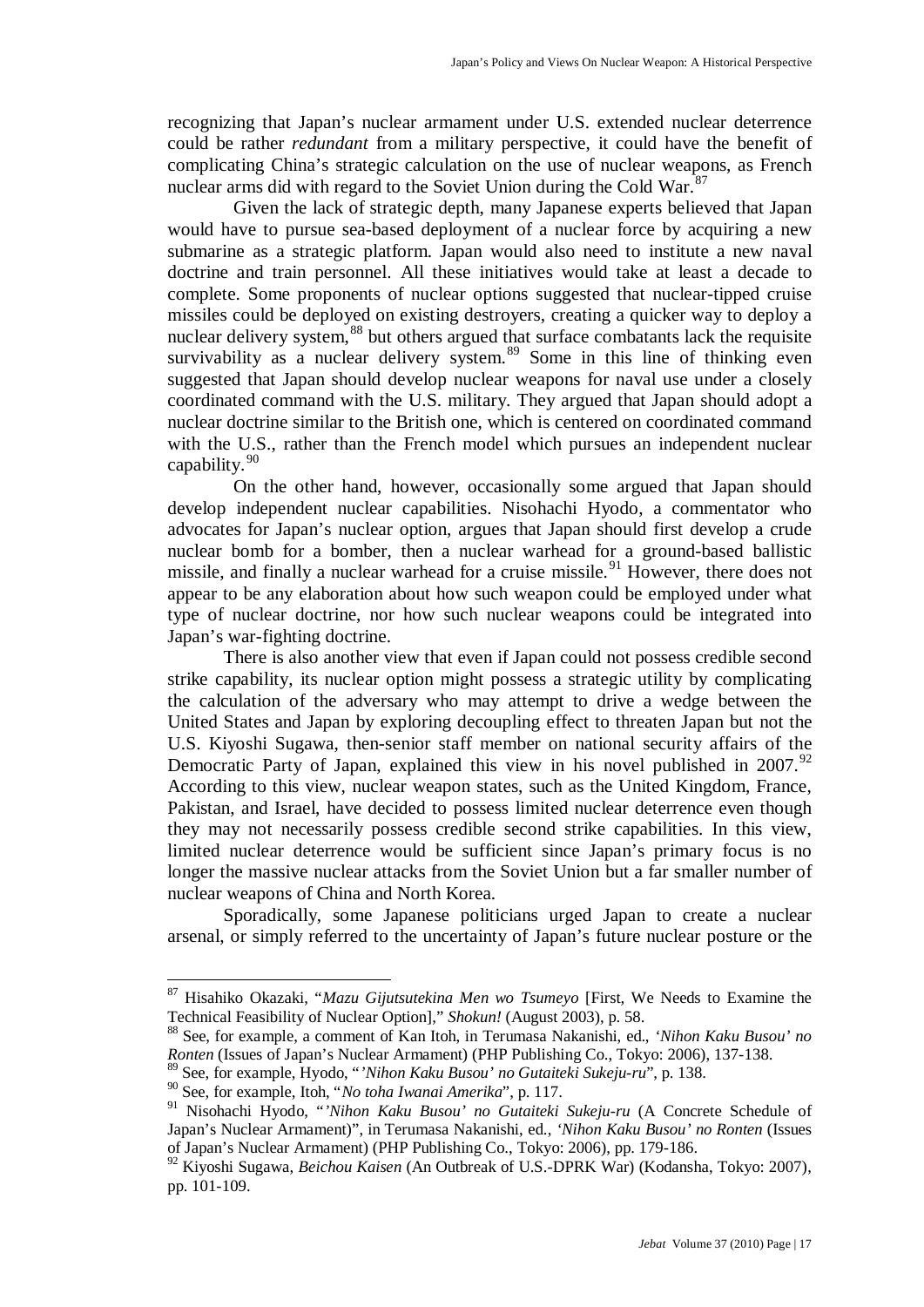necessity to discuss Japan's nuclear option freely, instead of keeping it a taboo. They argued that it was rather *unhealthy* not to discuss Japan's nuclear option simply because of the memory of Hiroshima and Nagasaki. In general, however, this remains difficult for Japanese politicians to advocate nuclear weapons without risking their careers. Careless comments can trigger controversy, leading to political suicide.

## *Politicians*

The October 1999 edition of *Playboy Japan* ran an interview with then-Parliamentary Vice Minister of the Japan Defense Agency, Shingo Nishimura. He argued that Japan's failure not to consider the possession of nuclear weapons left the nation free for "rape" in the international system. This comment appeared during the steady increase in North Korea's missiles and nuclear capabilities. Nishimura was promptly forced to resign.

Even innocent comments by Cabinet members were easily politicized and became quite controversial. In May-June 2002, then-Deputy Chief Cabinet Secretary Shinzo Abe came under severe criticism for his comment during a speech that the Japanese constitution permitted Japan's possession of nuclear weapons with a range limited to that minimally necessary for self-defense.<sup>[93](#page-17-0)</sup> Although he simply explained the official interpretation of the Constitution, it generated significant political controversy. Specifically, in response to a question during a speech at Waseda University in Tokyo, Abe stated that the Japanese constitution permits Japan's possession of nuclear weapons with a range limited to that minimally necessary for self-defense.<sup>[94](#page-17-1)</sup> Abe simply meant to explain the purely legal interpretation of the Constitution, which was certainly correct as a legal interpretation of Japan's constitution but proved very inappropriate politically.

Subsequently thereafter, in a private conversation a group of journalists asked Fukuda about his reaction to Abe's comment. After defending Abe's comments by repeating the Japanese government's traditional interpretation of the Constitution, Fukuda reportedly said that nobody would be able to predict the future and that if the international security environment should change dramatically, it could be conceivable that some citizens might even begin to argue that Japan should possess nuclear weapons.<sup>[95](#page-17-2)</sup> This was, again, correct from a legal perspective but proved politically very inappropriate. Fukuda was severely criticized for his political incorrectness and accused of his "hidden militaristic intentions."

Following the controversy over Fukuda's comment on nuclear weapons, Tokyo Governor Shintaro Ishihara, one of the most popular conservative politicians in Japan, stated that Japan should become ready to produce nuclear weapons if China would not stop modernizing its nuclear weapons capabilities. Ishihara's comment was more controversial, but the public was well aware that a Tokyo governor had no influence over the national foreign policymaking process.

Similarly, after North Korea's nuclear test in October 2006, several politicians argued in favour of examining Japan's nuclear option. For example, Shoichi Nakagawa, the Chairman of the Policy Research Council of the ruling Liberal

<span id="page-17-0"></span> <sup>93</sup> "*Seikai Gekishin, Abe Shinzo Kanbou Fukuchoukan ga Katatta Monosugoi Nakami, Kaku Heiki no Shiyou ha Iken deha nai* (Political World Shaken Severely by the Remarks of Deputy Cabinet Secretary Shinzo Abe: the Use of Nuclear Weapon Would Not Violate Japan's Constitution)", *Sunday Mainichi*, June 2, 2002.

<span id="page-17-2"></span><span id="page-17-1"></span><sup>&</sup>lt;sup>95</sup> Mainichi Shimbun, June 1, and 4, 2002.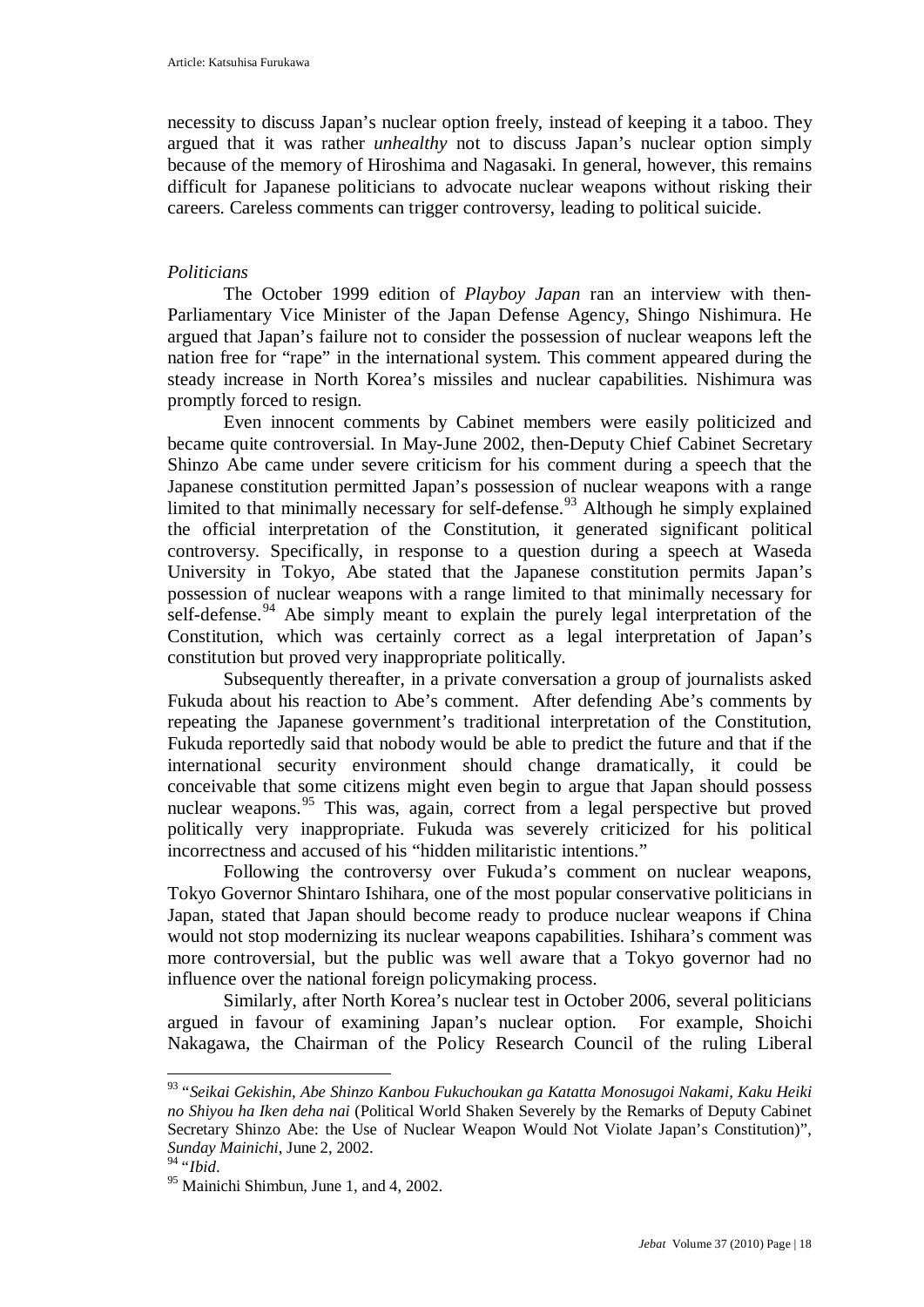Democratic Party (LDP) and known for his conservative orientation, made public remarks on Japan's nuclear option repeatedly after North Korea's nuclear testing, which made headlines in the world. He continued to repeat this remark despite the strong pressures from the other LDP leaders to retract his comments. However, even he did not go beyond saying simply that Japan needed open discussions on its nuclear option, without articulating his view on the very question he posed. In the end, Nakagawa's comment did not go beyond political rhetorical without any strategic framework. He passed away in 2009.

Foreign Minister Taro Aso (who later became prime minister in 2008) also stated that it would be an option for Japan to choose not to have nuclear weapon after evaluating the merits of various options. Aso clearly stated his opposition to Japan's nuclear option, especially because of Japan's geographical vulnerability which lacks strategic depth. Even so, he repeatedly argued that such examination to "think the unthinkable" would contribute to deepening pragmatic discussion on national security affairs, and that it would be rather counter-proactive and dangerous if such discussion could be kept a taboo.<sup>[96](#page-18-0)</sup>

In addition, in July 2007, then-Defence Minister Fumio Kyuma stated, "I understand the bombing (in Nagasaki) brought the war to its end. I think it was something that couldn't be helped." He was severely criticised by the public that his remarks justified the U.S. atomic bombing of Japan, and three days later, he was forced to resign.<sup>[97](#page-18-1)</sup> In the national election in 2009, he lost a Diet seat.

## *Characteristics of the Debate in the 2000s*

In summary, these debates have revealed several things about contemporary discussions on Japan's nuclear posture. First, a majority of the Japanese public does not seem to perceive neighbouring countries' nuclear weapons as a priority concern in their daily life, although a general sense of insecurity increased since the 1990s. Even after North Korea's nuclear testing in October 2006 and May 2009, Japan's domestic reactions to North Korea's nuclear testing were restrained overall. There was hardly any serious discussion to increase Japan's defence budget.<sup>[98](#page-18-2)</sup> Rather, the reduction of the government's deficits remains a top priority for the government, and the Japanese SDFs are obliged to cut back their personnel and procurement. Also, while China continuously modernizes its military forces, China became the largest trade partner for Japan in 2007.

Secondly, it is no longer a taboo to discuss nuclear strategy and the hypothetical possibility that Japan could require such weapons. Although a nuclear option is still unacceptable to the general public, there is recognition that such an option could at least be openly discussed. Particularly, the next generation politicians and experts are relatively familiar with nuclear strategic issues; though not necessarily favor to change Japan's basic nuclear posture, because many of them graduated from international studies programs in the U.S. However, it still remains very difficult and controversial for Japanese politicians to advocate nuclear weapons without risking his/her career. Careless comments can trigger a huge controversy and may lead to political suicide.

<span id="page-18-0"></span> <sup>96</sup> Taro Aso, *Jiyu to Hanei no Ko* (Arc of Freedom and Prosperity: Japan's Expanding Diplomatic Horizons) (Gentosha, Tokyo: 2007), p. 108.

<sup>97</sup> Hiroko Nakata, "Kyuma exits over A-bomb gaffe", *The Japan Times*, July 4, 2007.

<span id="page-18-2"></span><span id="page-18-1"></span><sup>98</sup> Hajime Izumi and Katsuhisa Furukawa, "Not Going Nuclear: Japan's Response to North Korea's Nuclear Test", *Arms Control Today*, June 2007.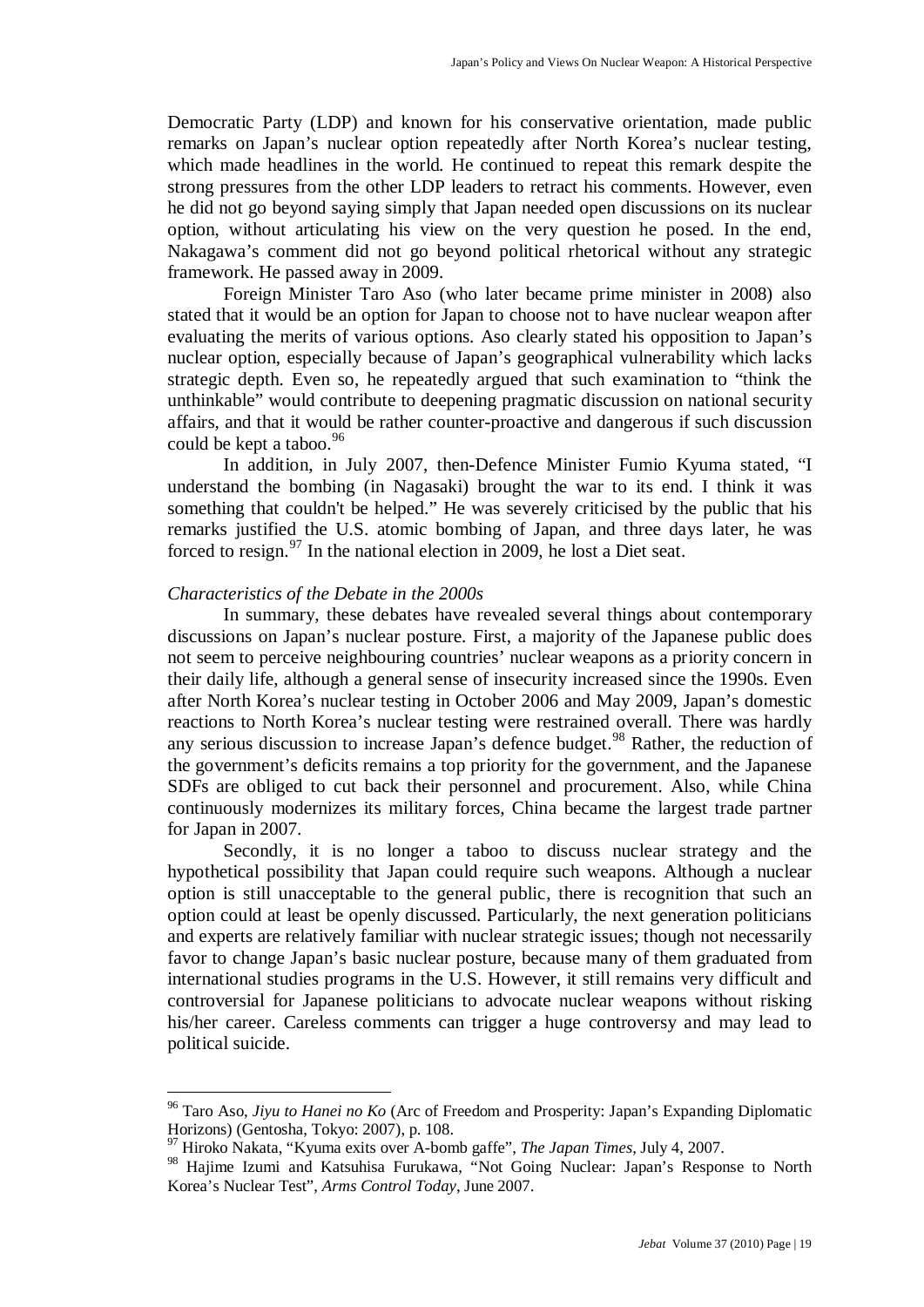Third, among the pragmatic thinkers who support examining (though not necessarily pursuing) Japan's nuclear options, many of them favor a strong Japan-U.S. alliance. Many pragmatists view that North Korea's military threat could be deterred by the combination of U.S. extended deterrence, conventional capabilities, and missile defense. Instead, they view a long-term challenges posed by China, rather than North Korea, as significant Japan's strategic challenge.

## **Technical Capabilities**

Nuclear weapon experts abroad have argued that Japan has sufficient technical capabilities to produce crude nuclear weapons. Japan has a nuclear fuel-cycle program to produce plutonium, although it is reactor-grade plutonium in the form of mixedoxide (MOX) for civilian purposes under stringent IAEA inspection. The general assessment in the U.S. has been that it would take only one or two years for Japan to develop nuclear weapon.

Japan also has H-IIA and H-IIB rockets, both of which are equipped with advanced aerospace engineering capabilities which may be potentially applicable for controlling warhead of operational missiles.<sup>[99](#page-19-0)</sup> The H-IIB launch vehicle is a two-stage rocket using liquid oxygen and liquid hydrogen as propellant and has four strap-on solid rocket boosters powered by polibutadiene. Their satellite launch systems are based on technologies that could be incorporated into a warhead bus theoretically. However, there is no indication to suggest that Japan conducted serious conceptual efforts to explore requirements for developing ballistic missiles. Michael Elleman, a missile expert of Booz Allen Hamilton, pointed out that if Japan were to pursue nuclear force, Japan would more likely opt to employ small, highly mobile cruise missiles rather than ballistic missiles, given Japan's limited geographical size and the strategic need to field a highly survivable nuclear force structure.<sup>[100](#page-19-1)</sup> Reportedly, Japan seems to have made at least a preliminary inquiry about the cruise missile option, but there is no indication for any serious examination subsequently.

Japan does not yet have the basic instruments and infrastructure that would be essential for nuclear weaponry, including a nuclear doctrine, a stringent legal framework to protect classified information, a unified C41 system, nor a unified intelligence system. In addition, Japan's nuclear program is strictly constrained by a web of domestic regulations and laws as well as bilateral and international treaties.

Reportedly, after North Korea launched ballistic missiles in July 2006, a senior Japanese official led an internal assessment of Japan's capability to produce a small nuclear warhead.<sup>[101](#page-19-2)</sup> This internal assessment concluded in September 2006 that it would take at least 3 to 5 years for Japan to produce a prototype of small nuclear warhead, with the investment of 200 to 300 billion yen (approximately U.S. \$1.7-2.5 billion, assuming an exchange rate of U.S. \$1= YEN120) and a few to several hundreds of experts and engineers.<sup>[102](#page-19-3)</sup> This surprising revelation was reported in December 2006, two months after the North Korea's nuclear test in October. In fact, however, this examination had been already concluded in September prior to North

<span id="page-19-0"></span><sup>&</sup>lt;sup>99</sup> Japan also has the M-V rockets which operate with solid fuel and are capable of placing a 1.8ton payload into orbit. However, this rocket system has been privatized, and its government

<span id="page-19-2"></span><span id="page-19-1"></span><sup>&</sup>lt;sup>100</sup> Email communication with the author, September 20, 2007.<br><sup>101</sup> Hideo Tamura "*Kaku Danto Shisaku ni 3nen Ijo* (More than 3 Years Are Needed to Produce a Prototype of Nuclear Warhead)", *Sankei Shimbun*, December 25, 2006.  $102$  Ibid.

<span id="page-19-3"></span>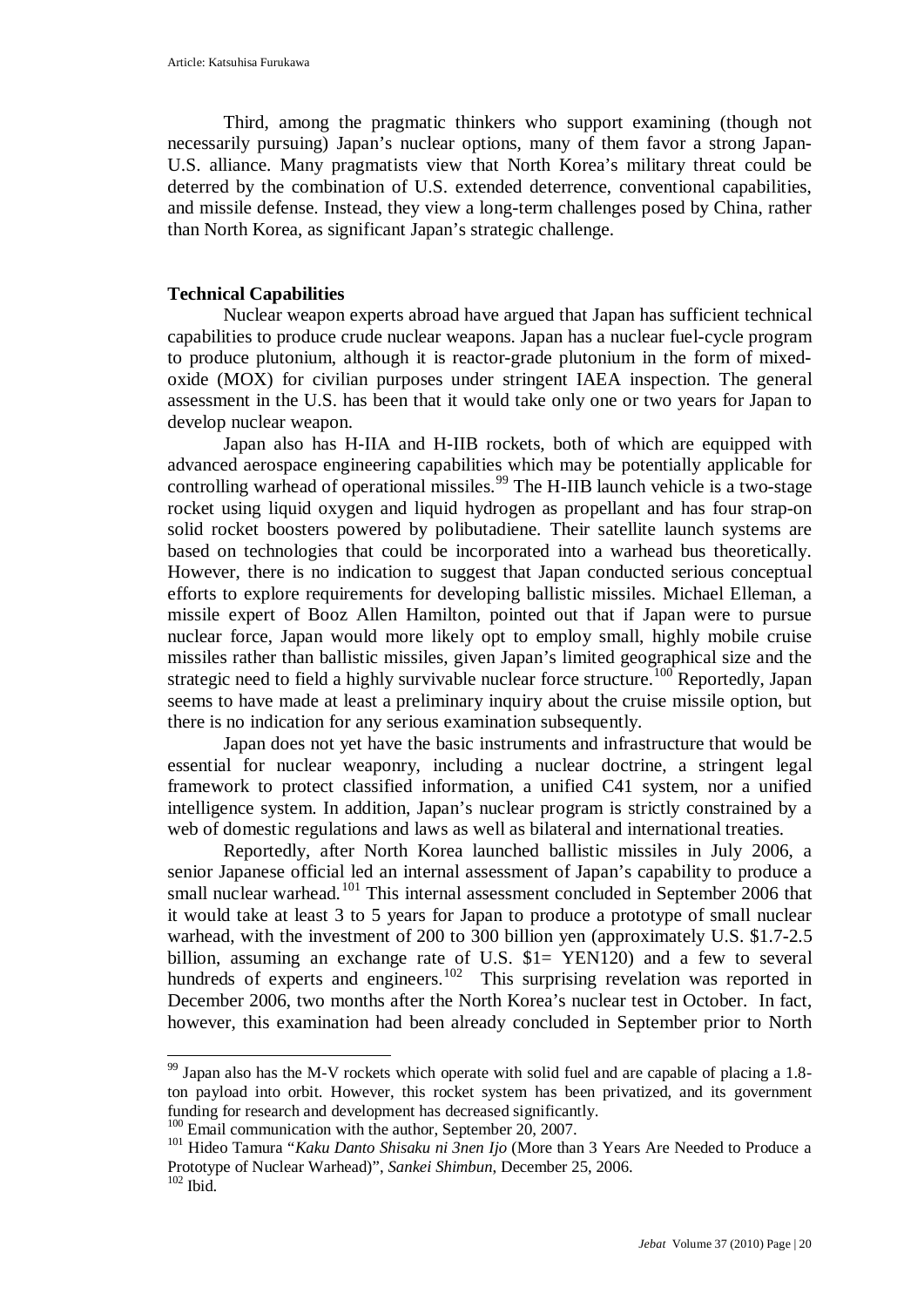Korea's nuclear test. While Prime Minister Abe flatly denied the existence of such examination by the Japanese government, Hideo Tamura, an editorial staff member of Sankei Shinbun and an author of this news article, is confident about the authenticity of this internal government document. According to Tamura, the examination was led by a senior official within the government who was in a position to mobilize necessary resources and whom Tamura knows well personally. Tamura assumes that this examination was possibly made without the knowledge of political leaders, and that the document was probably produced so that bureaucrats could respond promptly if political leaders should question Japan's latent nuclear capability.<sup>[103](#page-20-0)</sup> The senior official prepared this document preemptively, but to his surprise, no political leader ever asked such a question.

Interestingly, while U.S. experts and officials argue that Japan can produce nuclear weapon using its stockpile of Pu 240, Japanese officials and experts argue that such nuclear weapon may not be credible, given that no nuclear weapon state employs such methodology. A sense of perfection dominates Japan's examination of nuclear weapon production, which contrasts to U.S. concern over Japan's possible interest in crude nukes.

Furthermore, Japan would face additional challenges if it were to pursue a nuclear option. First, given that only a limited amount of domestic reserve of natural uranium exists in Japan, Japan is vulnerable to the embargo of fissile materials. (On the contrary, however, there is also a dissenting view as to whether international community could impose valid economic sanction against nuclear-armed Japan, one of the major economic powers in the world, over an extended period of time, given Japan's significant influence over the global economy. Even the sanctions on India and Pakistan after their nuclear tests in 1998 could not be sustained.<sup>[104](#page-20-1)</sup>)

Secondly, Japan's human resource in nuclear realm has eroded for the past decades. Japan's nuclear expert community is already experiencing difficulty in sustaining the civilian nuclear power programs. The university students have perceived nuclear power industry as a declining industry for many years, due to the declining public popularity over the civil nuclear power from safety concern. The emerging concern for climate change may reverse this unpopularity somewhat, but it may take time. [105](#page-20-2)

Thirdly, the Japanese scientist and academic communities are still deeply held by its pacifism tradition, despite the country's general shift toward the "normal country". A majority of the Japanese universities and academic societies still hold on to the principle of avoiding involvement in military-related research, which has constrained academic experts' interaction with defence officials since the end of the Second World War. There exist few interactions between the defence community and scientific/academic communities in Japan. This is particularly true in realm of nuclear research. If these communities were to work together, first they would have to start from finding a common language, literally. Nuclear weapon is very delicate weaponry which requires integration of various sensitive technologies and mechanics in a synthesized manner. The existence of technological capabilities alone is insufficient. It would require intimate coordination among all relevant stakeholders, including engineers, scientists, and weapon specialists, and a vast amount of *tacit knowledge*

<span id="page-20-1"></span><span id="page-20-0"></span><sup>&</sup>lt;sup>103</sup> Author's interview with Hideo Tamura, May 1, 2007, Tokyo, Japan.<br><sup>104</sup> Kiyoshi Sugawa, *Beichou Kaisen* (An Outbreak of U.S.-DPRK War) (Kodansha, Tokyo: 2007), pp. 101-109.

<span id="page-20-2"></span><sup>105</sup> Hideo Tamura, "*Kaku no Kuuhaku Ge* (Absence of Nukes: Part 2)", *Sankei Shinbun*, December 28, 2006.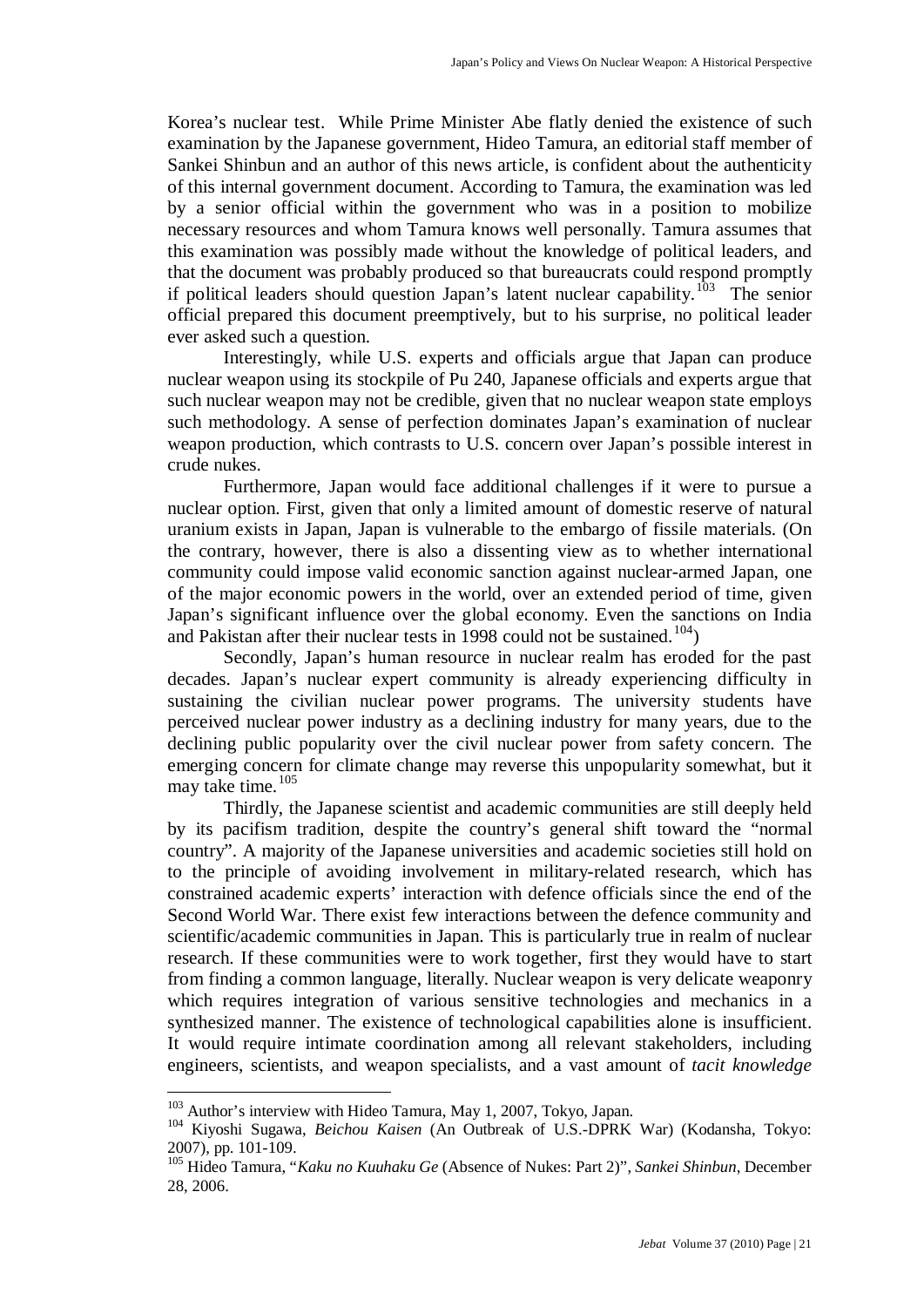(that is, nuance or expertise that are hard to be specified in the form of manual) need to be shared among them.<sup>[106](#page-21-0)</sup> Human elements matter.

Lastly, selecting location for nuclear weapon facilities would surely be a painstaking process for the government. Democracy is blooming in Japanese society which barely ceases to criticize the government. Ina addition, political power of local governments has strengthened considerably the national government, which significantly complicates national government's policies on every front. Even the selection of location for a storage site of radioactive wastes has been stalled over the past decades, because of the strong opposition from local communities nationwide.

### **Political Assessments**

On political assessment, Shinichi Ogawa of the JDA's National Institute of Defense Studies, pointed to the historical fact that Japan's suspicion about the credibility of U.S. extended deterrence was far greater during the Cold War than it is in the  $21^{st}$  century.<sup>[107](#page-21-1)</sup> For example, in May 1969, Mainichi Shimbun conducted a public opinion poll which asked, "Do you think that Japan is protected by U.S. nuclear weapons or not?" Only 35% said "Yes", while 24% said "No." 29% replied that U.S. nuclear weapon would rather endanger Japan's security.[108](#page-21-2) In another opinion poll by Mainichi Shimbun in June 1968, only 17% predicted that Japan would never arm itself with nuclear weapons. In another opinion poll by Yomiuri Shimbun in 1969, 32% predicted that Japan would possess nuclear weapons within the next decade.<sup>[109](#page-21-3)</sup> Despite such pessimistic prospects in the 1960s, Japan continued for nonnuclear status. On contrary, several decades later, in Asahi Shimbun's opinion poll in 2005, almost 90% opposed Japan's possession of nuclear weapon. $110$ 

Additionally, Professor Matake Kamiya of Japan's National Defense Academy argued that Japan's decision to go nuclear would only weaken Japan's international status and the reputation it has built over the past decades. Many countries that expressed their support for Japan's bid for a permanent member of the UN Security Council listed Japan's non-nuclear status as one of the primary reasons for their support. Japan's nuclear option would destroy almost all of the political resources. Besides, Japan is already a major economic power in the world, and does not need nuclear weapons to assert its power and prestige.<sup>[111](#page-21-5)</sup>

Furthermore, Japan believes that the credibility of the international nonproliferation regimes is still sufficiently intact, although these regimes face serious challenges in the face of nuclear problems of North Korea and Iran. These regimes are certainly imperfect but are seen to have sufficient legitimacy in the international community. Japan has, as a result, intensified its efforts to strengthen these regimes by complimenting them with various national, bilateral, and multilateral measures for

<span id="page-21-0"></span> <sup>106</sup> For example, see, Donald Mackenzie, *Inventing Accuracy* (MIT Press, 1990). For definition and functions of "tacit knowledge", see Ikujiro Nonaka, Kazuo Ichijo and Georg von Krogh, *Enabling Knowledge Creation: How to Unlock the Mystery of Tacit Knowledge and Release the* 

<span id="page-21-1"></span>*Power of Innovation* (Oxford University Press: 2000)**.** <sup>107</sup> Shinichi Ogawa, "*Seinen shiteiru Nihon no Kakubusou wo meguru Giron ni tsuite* [A Perspective on A Revival of US Debate on Japan's Nuclear Armament]," National Institute of Defense Studies, May 9, 2003.

<sup>108</sup> *Mainichi Shimbun*, May 12, 1969, cited in Kurosaki, *Kaku Heiki to Nichibei Kankei*, p. 212.

<span id="page-21-3"></span><span id="page-21-2"></span><sup>109</sup> Kurosaki, *Kaku Heiki to Nichibei Kankei*, p. 279.

<span id="page-21-4"></span><sup>110</sup> *Asahi Shimbun*, August 6, 2005, cited in Kurosaki, *Kaku Heiki to Nichibei Kankei*, p. 283.

<span id="page-21-5"></span><sup>&</sup>lt;sup>111</sup> Matake Kamiya, "Nuclear Japan: Oxymoron or Coming Soon?" *The Washington Quarterly* (Winter 2002-2003).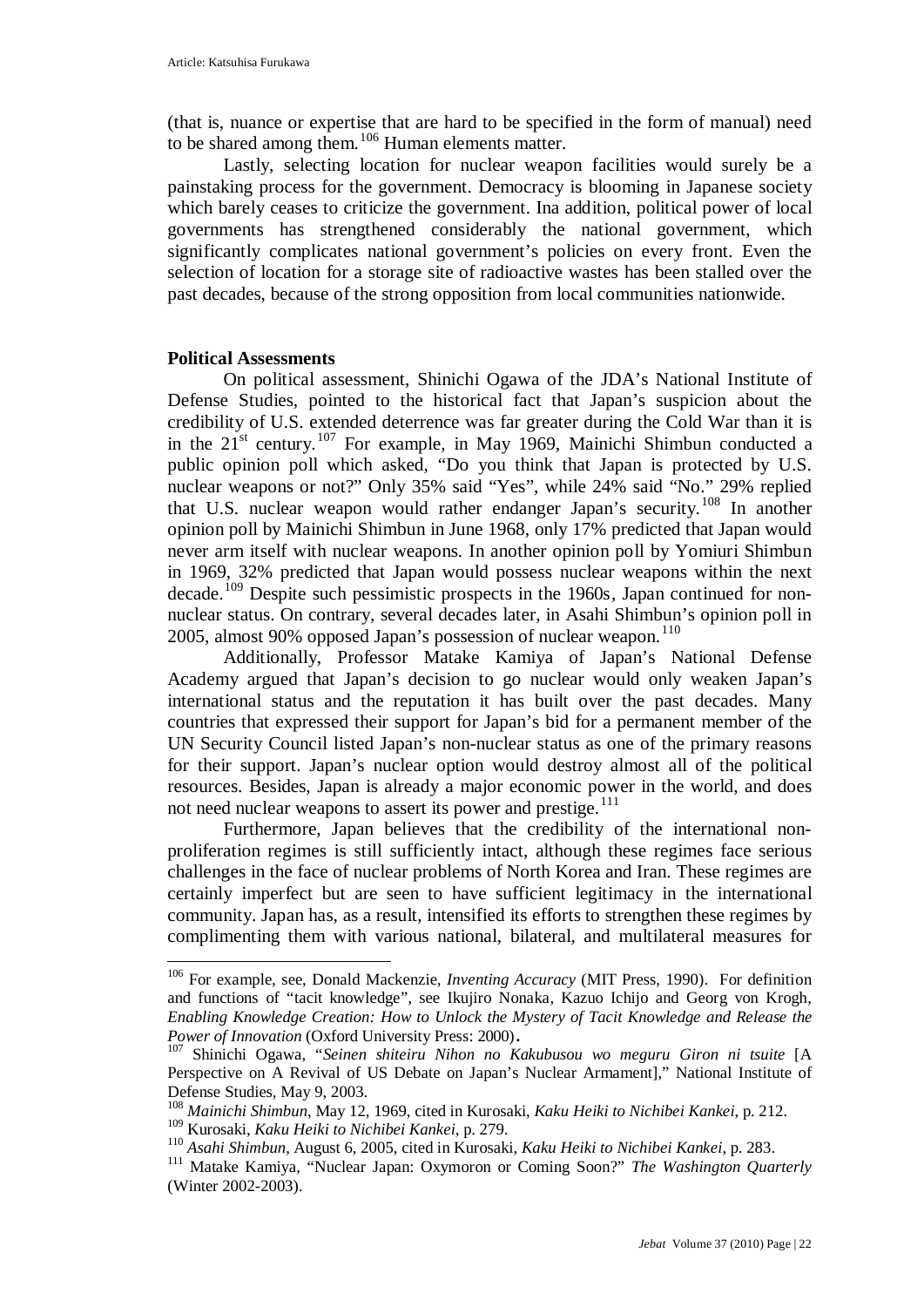nuclear non-proliferation. Japan assesses that the relative costs associated with noncompliance with the treaties outweigh, and should continue to outweigh, the ones with observing the regimes.

All in all, detailed examinations of Japan's nuclear option have pointed to the conclusion that the relative demerits of Japan's nuclear option would far outweigh the relative merits. However, these conclusions are based on assumptions that U.S. extended deterrence will remain credible. After all, the outcome of Japan's debate on the nuclear option has been, and will continue to be, contingent upon the perceived credibility of U.S. extended deterrence in the future.

### **Japan's Strategic Posture**

In Japan's view, the credibility of deterrence is elastic since reassurance is a political phenomenon eventually.<sup>[112](#page-22-0)</sup> Thus, Japan has always made every effort to ensure that U.S. extended deterrence remain credible, and will continue to do so in the future. Over the past decade, Japan has developed a multi-faceted national security posture that incorporates the concepts of assurance, dissuasion, deterrence, denial, defense, damage confinement, and crisis management, which reinforces Japan's nonnuclear position. Especially, Japan has come to place greater weight on its alliance with the United States. Missile defense is at the core of Japan's denial strategy as well as a major tool to institutionalize the alliance.

Furthermore, Japan has been increasingly interested in consultation with the United States on U.S. nuclear doctrine and strategy. During the process of shaping the U.S. Nuclear Posture Review 2010 by the U.S. Barak H. Obama administration, an unprecedented level of consultation took place between the Japanese and the U.S. governments. Then, starting in February 2010, Japan and U.S. formed an official dialogue on deterrence, where exchange of views and information on issues related to deterrence takes place between the two governments. U.S. consultation with Japan about its nuclear posture review has significantly contributed to sustaining Japan's confidence in the credibility of U.S. extended deterrence, according to the Japanese officials. [113](#page-22-1)

In the current years, Japan has been increasingly concerned about the shifting conventional power balance vis-à-vis China as well as the latter's expanding nuclear forces. As the United States and Russia may pursue nuclear disarmament, there is an emerging concern in Japan that China may find an opportunity to pursue some strategic parity vis-à-vis the United States and Russia in the years ahead. It will become very difficult to achieve a strategic stability in arms control among three nuclear weapon states at a strategic parity.<sup>[114](#page-22-2)</sup> Then, how should Japan and the United States engage China in arms control? On this question, there are conflicting views within Japan. Japan recognizes that China already possess sufficient capability to target forward deployed U.S. assets and Japanese territory and some capability to strike U.S. homeland with nuclear weapons. Without constraint, China may significantly improve its capabilities. If U.S. homeland became further vulnerable to Chinese nuclear attack, Japan wonders if the United States would take risks to protect Japan.

<span id="page-22-0"></span><sup>112</sup> Cossa, *Chairman's Report, U.S.-Japan Strategic Dialogue*. <sup>113</sup> <sup>A</sup> comment by a senior Japanese diplomat in a meeting in Tokyo, Japan, June 3, 2010.

<span id="page-22-2"></span><span id="page-22-1"></span><sup>114</sup> The Japanese National Institute for Defense Studies, *East Asian Strategic Outlook 2010*  (Japanese version), p. 240.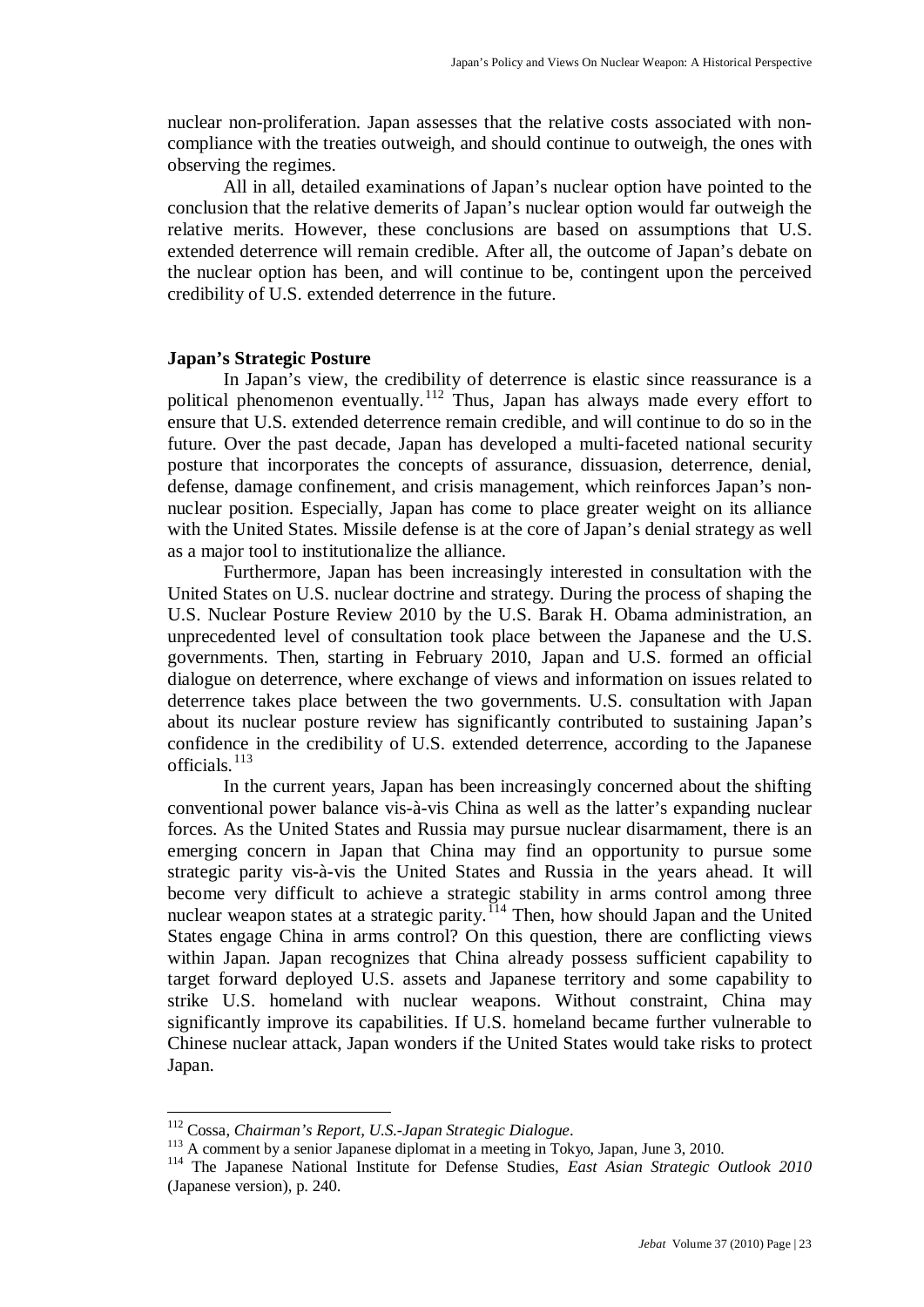However, if the United States might pursue an arms control agreement with China, such an agreement might officially recognize China's limited nuclear capability to strike U.S. homeland and sufficient capability to strike Japan. Under such scenario, the purpose of deterrence vis-à-vis China may differ between the United States and Japan: while Japan would want to protect its homeland from Chinese nuclear attack, the United States might tolerate Chinese nuclear capabilities to strike Japan so long as China would not fundamentally challenge U.S. position in Asia. There is a worry that such an agreement could potentially produce decoupling between the U.S. and Japan/Taiwan, especially when China may embrace a theatre deterrence strategy, which would target forward deployed U.S. assets and Japanese territory. [115](#page-23-0) This will be a genuine dilemma for Japan-U.S. alliance, as some U.S. analyst pointed out.<sup>[116](#page-23-1)</sup> If the United States demonstrates restraint towards China, it might not necessarily be seen as reassuring to Japan. On contrary, if China continues an arms race with the United States, it would significantly alarm Japan.<sup>[117](#page-23-2)</sup> China's place in nuclear arms control is a critical factor shaping Japan's deterrence posture and confidence in U.S. extended deterrence.

In order to hedge against these scenarios, Japan believes that it is essential to modernize Japan's naval and air powers to recover conventional supremacy at tactical and theatre levels, in addition to all the other conceivable efforts to strengthen Japan-U.S. alliance. In this light, Japan strongly aspired to procure U.S. F-22 fighters, which did not realize due to the U.S. decision to cease production of F-22. After this U.S. decision, Japan has begun to examine the U.S. F-35 fighters as a candidate for its next generation fighters in order to achieve air superiority over the PLA.

Occasionally, there has also been an idea to revise the Three-Non-nuclear Principles to enable introduction of U.S. nuclear weapons onto Japan's soil. In 2003, the Panel to Assess Japanese Foreign Policy, the Japanese Foreign Minister's advisory board, recommended to relax one of the principles that prohibit any entrance of foreign nuclear weapons into Japanese territory, with the purpose to permit U.S. naval assets carrying nuclear weapons to visit Japanese ports. The panel argued that given the fact that the Japanese government had for a long time tacitly permitted the entry of U.S. naval assets with nuclear weapons into Japan, the Three-Non-Nuclear Principles had been in fact "the Two-and-a-Half-Non-Nuclear Principles."<sup>[118](#page-23-3)</sup> However, even after the North Korea's nuclear tests in October 2006, a majority of the Japanese public expressed their support for the continuation of the Three-Non-Nuclear Principles.<sup>[119](#page-23-4)</sup> This posture has been sustained after North Korea's second nuclear test in May 2009 as well. Also, even from the military perspective, there is a view that U.S. nuclear force may be better protected by being deployed away from Japan, considering Japan's lack of strategic depth. (On the other hand, there is also another view that the presence of U.S. nuclear weapon in Japan may be essential means to

<span id="page-23-0"></span> <sup>115</sup> Cossa, *Chairman's Report, U.S.-Japan Strategic Dialogue*. Also see, an unpublished paper by Ken Jimbo, "Deterrence and Defense in Japanese Security Policy: Regional Orientation of Extended Deterrence", written in 2007.

<span id="page-23-1"></span> $116$  Author's email communication with Brad Roberts, October 4, 2007.<br> $117$  Ihid

<span id="page-23-3"></span><span id="page-23-2"></span><sup>&</sup>lt;sup>118</sup>"Kaku Tousai Kan no Ichiji Kikou Younin wo, Gaishou no Shimon Kikan [Foreign Minister's Advisory Board Recommended to Permit the Temporary Visits of US Nuclear Ships to Japanese Ports]," *Kyodo News*, September 18, 2003.<br><sup>119</sup> "Hikaku 3 Gensoku, *Kongo mo Mamorubeki 80%...Yomiuri Yoron Chousa* (Public Opinion

<span id="page-23-4"></span>Poll by Yomiuri Shinbun: Over 80% Support to Continue the Three-Non-Nuclear Principles)", *Yomiuri Shimbun*, November 20, 2006.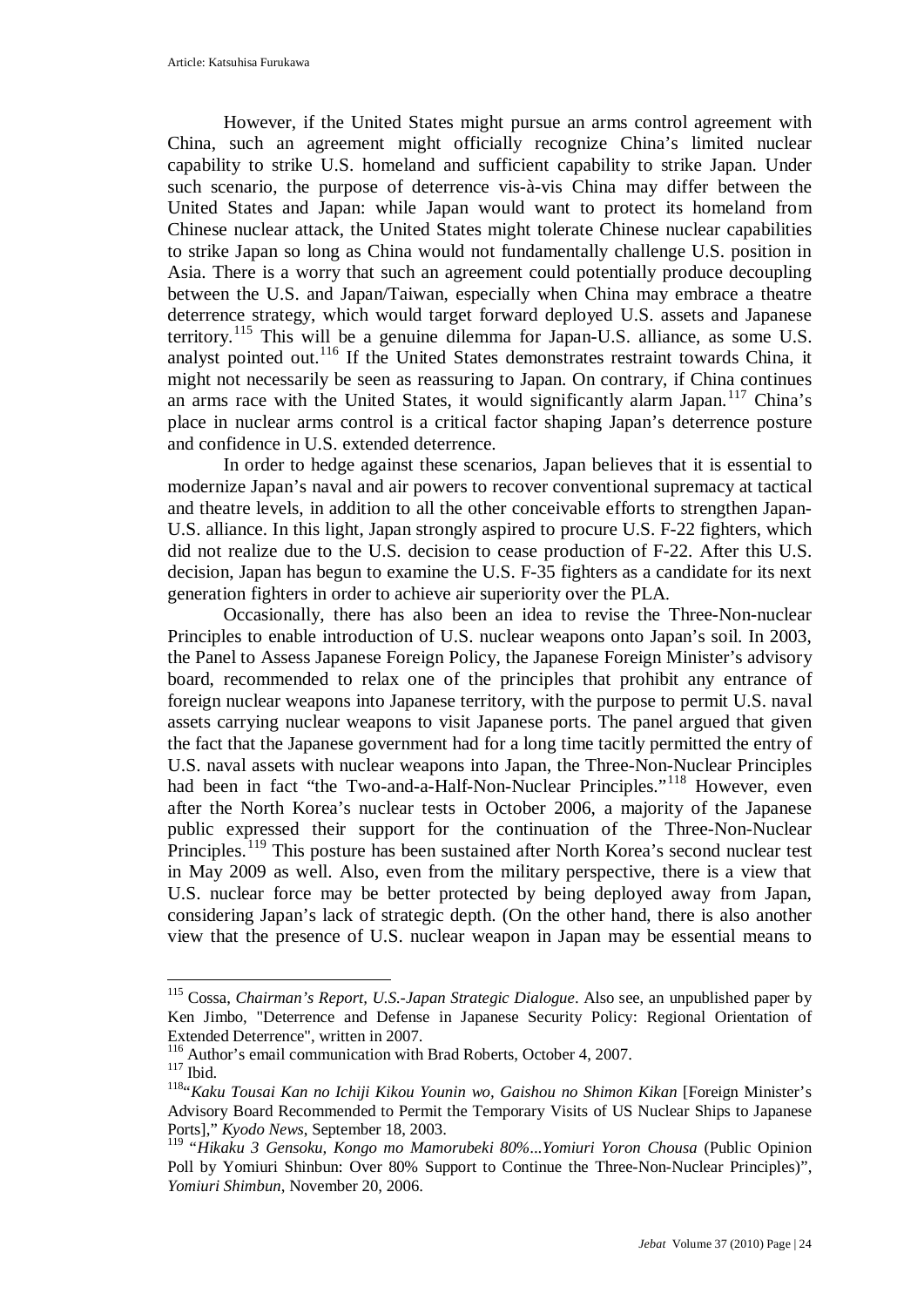assure Japan, even if it may not be useful for deterrence.) In any event, there is no enthusiastic domestic support to revise these principles in Japan yet.

Moreover, since the U.S. removed tactical nuclear weapons from its naval vessels in the early 1990s, Japanese government takes the position that there is no longer tactical nuclear weapon on U.S. naval vessels that station at Japanese ports, according to Foreign Minister Katsuya Okada.<sup>[120](#page-24-0)</sup> In addition, under the INF Agreement, the U.S. no longer possesses the intermediate-range nuclear missiles to deploy in Japan. Unless the INF Treaty is abrogated, there is no nuclear missile that the U.S. deploys to Japan to target China or North Korea. However, Russia currently argues to abrogate this INF Treaty. If this comes true, the issues of Japan's principle that prohibits any entrance of foreign nuclear weapons into Japanese territory could be revisited.

In March 2010, during the Diet session, Foreign Minister Okada indicated the future possibility of granting entry of U.S. nuclear weapons into Japanese port in the event of an emergency where Japan's safety could not be protected without the deployment of U.S. nuclear weapon to Japanese ports."<sup>[121](#page-24-1)</sup> Thus, the Japanese foreign minister has admitted the possibility to change some element of the Three-Nonnuclear Principles. On the other hand, however, the Japanese Prime Minister Naoto Kan pledged to sustain the Three-Non-Nuclear Principles during his visit to Hiroshima in August 2010. Japan may not likely change these Principles anytime soon.

Finally, as noted, ballistic missile defense (BMD) is at the core of Japan's denial strategy and a major tool to institutionalize the alliance. The BMD's immediate objective is to defeat incoming medium-range ballistic missiles from North Korea. Japan's BMD system consists of Aegis destroyers to intercept ballistic missiles at the mid-course phase, Patriot PAC-3 to intercept ballistic missiles at the terminal phase, the sensor systems to detect and track ballistic missiles, and the command, control, battle management and communications systems.<sup>[122](#page-24-2)</sup> Japan's BMD architecture consists of 4 Aegis destroyers with added BMD capability, 16 Patriot PAC-3 Fire Units, 4 FPS-5 radars and 7 FPS-3 upgraded radars through command, control, battle management and communications systems. Also, Japan has cooperated with the United States to improve BMD capabilities against an adversary's use of decoys and diversified BM flight trajectories as well as to expand the protection areas. The BMD is expected to complicate an adversary's strategic calculation about the probability of a successful attack on Japanese targets, thereby creating uncertainty regarding the relative merits of launching such a missile toward Japan. This is expected to strengthen deterrence further.

### **Conclusion**

As Dr. Lawrence Freedman, a British strategist once observed: "acquiring nuclear capability is a statement of a lack of confidence in all alternative security

<span id="page-24-0"></span><sup>&</sup>lt;sup>120</sup> Michito Tsuruoka, "Perspective on the NPR Vol. 2," Commentary, the National Institute of Defens Studies, May 24, 2010.

<span id="page-24-1"></span><sup>&</sup>lt;sup>121</sup> Remarks by Katsuya Okada, Foreign Minister, at a session of the Foreign Affairs Committee, Lower House, the Diet, on March 17, 2010, cited in Michito Tsuruoka, "Perspective on the NPR Vol. 2," Commentary, the National Institute of Defens Studies, May 24, 2010.

<span id="page-24-2"></span><sup>122</sup> Japanese Ministry of Defense, *Defense of Japan 2009*, p. 184. [http://www.mod.go.jp/e/publ/w\\_paper/pdf/2009/28Part3\\_Chapter1\\_Sec2.pdf,](http://www.mod.go.jp/e/publ/w_paper/pdf/2009/28Part3_Chapter1_Sec2.pdf) accessed on May 9, 2010.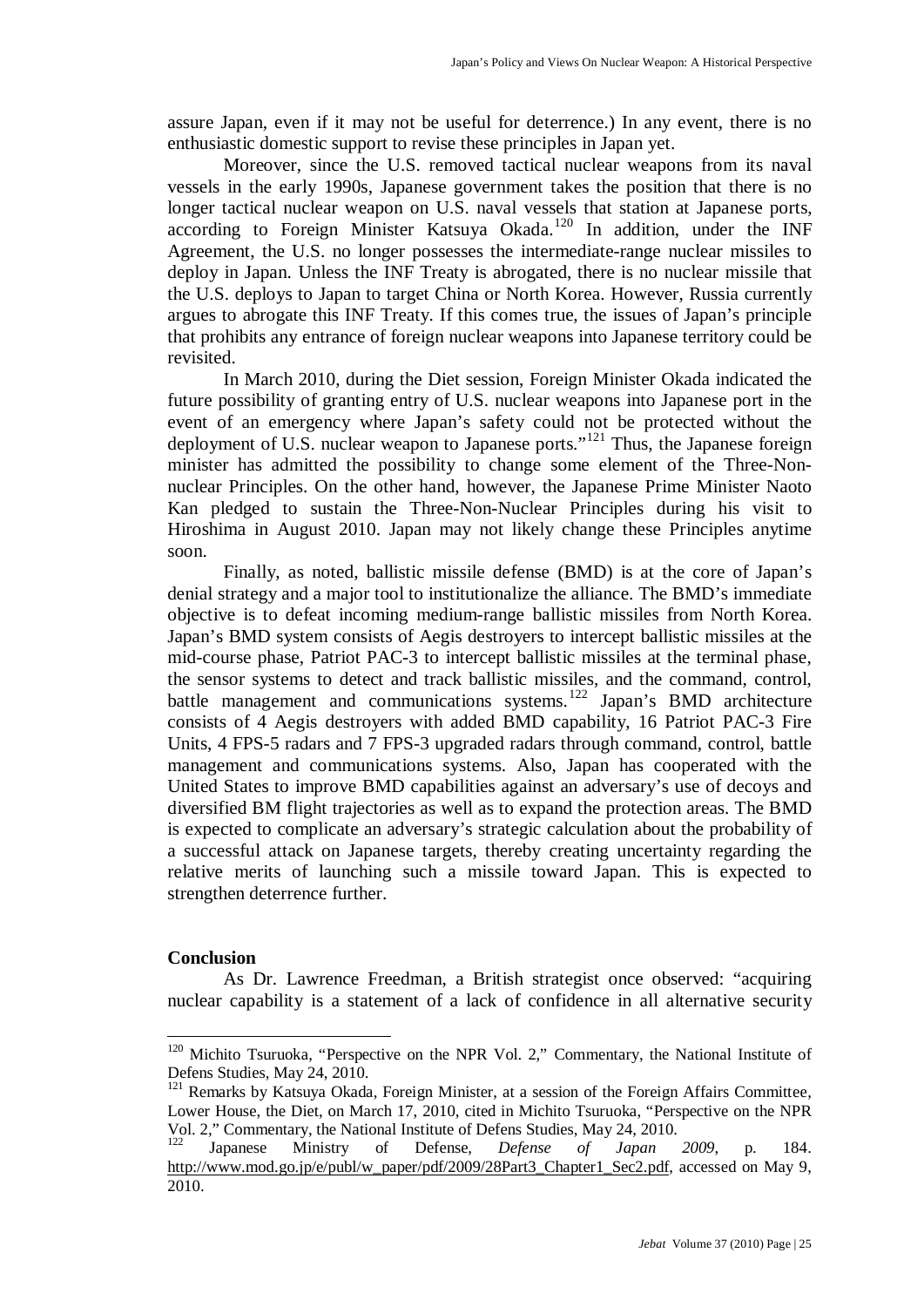arrangements."<sup>123</sup> Put in the context of Japan's national security, Japan has so far retained faith in "alternative security arrangements" that are anchored on the Japan-U.S. security relationship. In the past, the process of the development of the Japan-U.S. alliance has demonstrated at least one consistent pattern: namely, every time Japan debated new security arrangements at a time of strategic shift in the environment, Japan always chose pragmatic arrangement. Through careful calculation of relative costs and merits associated with each option, Japan eventually adopted new security measures within the renewed framework of the Japan-U.S. alliance. As Victor Cha of Georgetown University observed, "[a]s long as U.S. commitments remain firm, the likelihood of Japan seeking alternative internal or external balancing options is low. In other words, the causal arrow is more likely to run in the direction from weakened U.S. alliance to alternative balancing options, rather than from alternative balancing options to weakened U.S. alliance."<sup>[124](#page-25-1)</sup>

After all, Japan's discussion of its nuclear option should not be necessarily regarded as a deplorable or alarming phenomenon. Certainly, some extreme opinions that support Japan's possession of indigenous nuclear weapons might seem shocking in the initial phase of such discussions. However, as many political leaders, officials and experts join such discussions, more pragmatic perspectives begin to shape these discussions, which helps the Japanese public understand the costs and benefits of the nuclear option and shapes their view of what option is in the best national interests of Japan. As Brad Glosserman, the director of research at the Pacific forum CSIS, observed, such scrutiny should be seen as rather *healthy*. Indeed, as Glosserman argued, "Japan's study of every security option is essential to a real national security debate. Like North Korea, Japan needs to know that possessing nuclear weapons won't enhance its security. In the past, it was a given; today, it must be proven."<sup>[125](#page-25-2)</sup> In the past, certainly, such pragmatic discussions have led Japan to pursue a more deliberate consideration of national interests, and to Japan's holding on to a sound national security strategy.

In this sense, Japan's discussion of nuclear option per sea should not be seen as undermining the security and stability of Asia. Rather, it is a prerequisite, in a way, to foster healthy discussion over security policy in Japan, to strengthen the Japan-U.S. alliance, and to prepare for new security challenges in evolving strategic environment in this region.

#### **Bibliography**

- Akira Kurosaki, *Kaku Heiki to Nichibei Kankei* (Nuclear Weapons and Japan-US Relations)
- Asahi Shimbun, October 29, 1976.
- Aso, Taro. 2007. *Jiyu to Hanei no Ko* (Arc of Freedom and Prosperity: Japan's Expanding Diplomatic Horizons). Tokyo: Gentosha.
- Campbell, Kurt M. and Sunohara, Tsuyoshi. 2004. "Japan: Thinking the Unthinkable". In *The Nuclear Tipping Point,* edited by Kurt M. Campbell, Robert J. Einhorn, and Mitchell B. Reiss. Washington, D.C.: Brookings Institution Press.

<span id="page-25-0"></span> <sup>123</sup> Lawrence Freedman, "Great Powers, Vital Interests and Nuclear Weapons," *Survival* (Winter 1994/1995), p. 36.

<span id="page-25-1"></span><sup>124</sup> Victor D. Cha, "Defensive Realism and Japan's Approach toward Korean Reunification," *NBR Analysis* Vol. 14, No. 1 (June 2003), pp. 9-10.

<span id="page-25-2"></span><sup>125</sup> Brad Glosserman, "Nukes still won't help Japan," *The Japan Times*, August 7, 2003.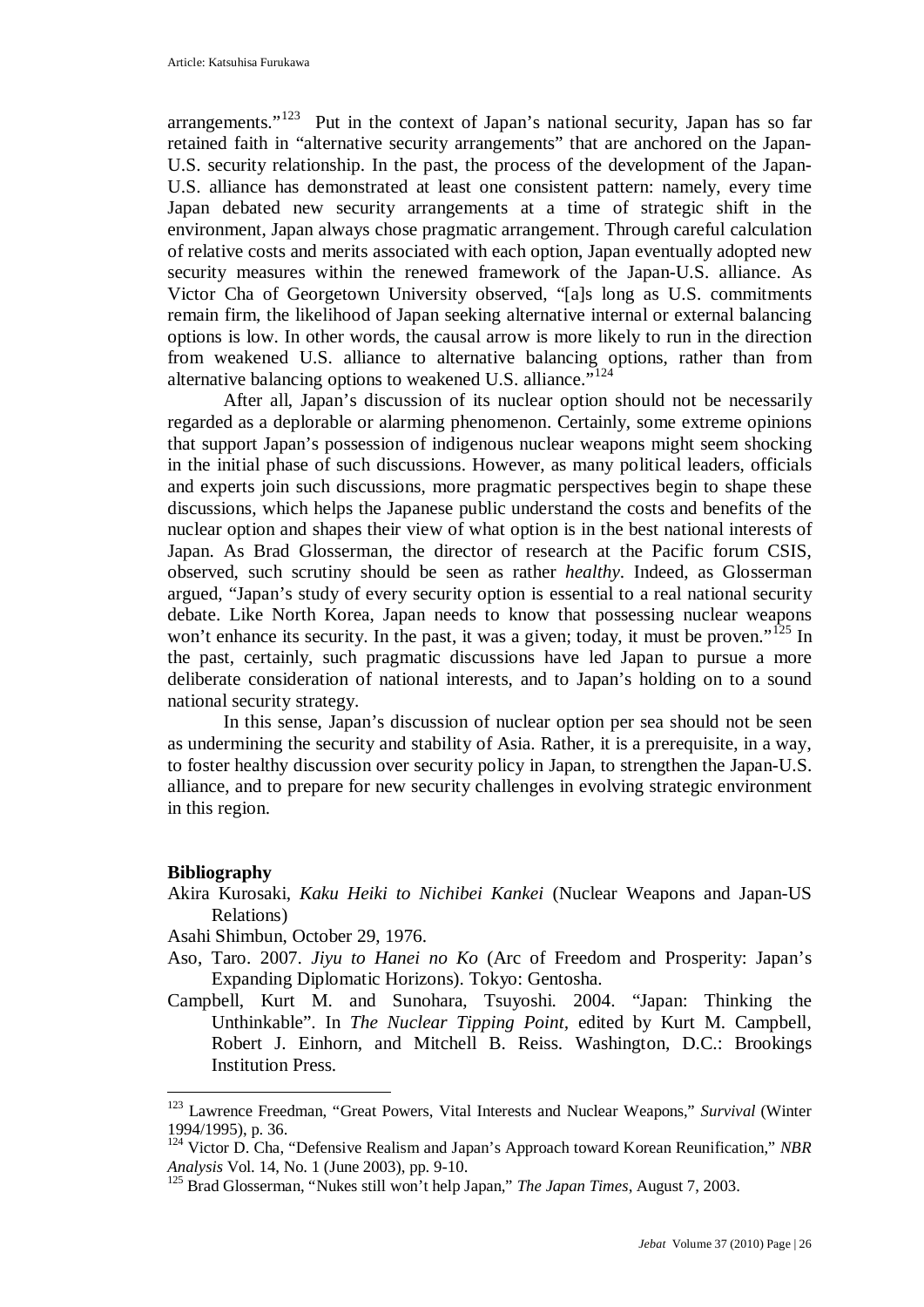- Cha, Victor D. June 2003. "Defensive Realism and Japan's Approach toward Korean Reunification," *NBR Analysis.* 14 (1): 9-10.
- Cossa, Ralph A. "*Chairman's Report, U.S.-Japan Strategic Dialogue".* Feb. 25-26, 2008. Maui: Hawaii, Pacific Forum CSIS.
- Freedman, Lawrence. 1994/95 "Great Powers, Vital Interests and Nuclear Weapons," *Survival* 36 (4): 35-52*.*
- Furukawa, Katsuhisa. 2003. *"Making Sense of Japan's Nuclear Policy: Arms Control, Extended Deterrence, and the Nuclear Option*'. In *Japan's Nuclear Option: Security, Politics, and Policy in the 21st Century*, edited by Benjamin Self. Washington D.C.: The Henry L. Stimson Center.
- Glosserman, Brad. "Nukes still won't help Japan," *The Japan Times*, August 7, 2003.
- Green Michael J. and Furukawa, Katsuhisa. 2008. "Japan: New Nuclear Realism". In *The Long Shadow: Nuclear Weapons and Security in the 21st Century*, edited by Muthiah Alagappa. Stanford: Stanford University Press, California.
- Hayes, Peter et al. 1986. *American Lake, Nuclear Peril in the Pacific.* New York: Penguin Books
- Hideo Tamura, "*Kaku no Kuuhaku Ge* (Absence of Nukes: Part 2)", *Sankei Shinbun*, December 28, 2006.
- Hyodo, Nisohachi. 2006. "*'Nihon Kaku Busou' no Gutaiteki Sukeju-ru* (A Concrete Schedule of Japan's Nuclear Armament)". In *'Nihon Kaku Busou' no Ronten* (Issues of Japan's Nuclear Armament), edited by Terumasa Nakanishi. Tokyo: PHP Publishing Co.
- Ito, Masaya. 1985. *Ikeda Hayato to Sono Jidai* (Hayato Ikeda and the Epoch). Tokyo: Asahi Shimbunsha.
- Itoh, Kan, "*No toha Iwanai Amerika* [America Would Not Say 'No' to Japan's Nuclear Armament']. *Shokun!* August 2003.
- Izumi, Hajime and [Furukawa, Katsuhisa. 2007.](http://www.armscontrol.org/act/2007_06/CoverStory.asp#bio#bio)  "Not Going Nuclear: Japan's Response to North Korea's Nuclear Test", *Arms Control Today*, June.
- Izumi, Hajime and Furukawa, Katsuhisa, "Not Going Nuclear: Japan's Response to North Korea's Nuclear Test", *Arms Control Today*, June 2007.
- Japanese Ministry of Defence, *Defence of Japan 2009*, p. 184. [http://www.mod.go.jp/e/publ/w\\_paper/pdf/2009/28Part3\\_Chapter1\\_Sec2.pdf,](http://www.mod.go.jp/e/publ/w_paper/pdf/2009/28Part3_Chapter1_Sec2.pdf) (accessed on May 9, 2010).
- Kamiya, Matake, 2002-2003. "Nuclear Japan: Oxymoron or Coming Soon?" *The Washington Quarterly* 26 (1): 63-75.
- Kase, Miki. 1999. *Daitouryou ate Nihonkoku Shushou no Gokuhi Fairu* (Secret Files for the US Presidents Concerning the Japanese Prime Ministers). Tokyo Mainichi Shimbunsha
- Katsuhisa Furukawa, "Chapter 2: Conditions for Japan's Nuclear Option", In *WMD 2020,* edited by James Wortz. Stanford: Stanford University Press (forthcoming).
- *Kessan Iinkai Kaigiroku Daigogou* (The Record of the Meeting of the Committee on the Settlement of Account, No. 5), 30 March 1981.
- Kitaoka, Shinichi. 2010. *"Anzen Hoshou no Taibei Izon ga Umidashita 'Mitsuyaku' no Jitsuzo* (The Reality of 'Japan-U.S. Secret Agreement' That Was Produced as a Result of Japan's Dependence on the United States for National Security Affairs)", *Chuo Koron*, May.
- Kurosaki, Akira, 2006. *Kaku Heiki to Nichibei Kankei* (Nuclear Weapons and Japan-US Relations). Tokyo: Yushisha.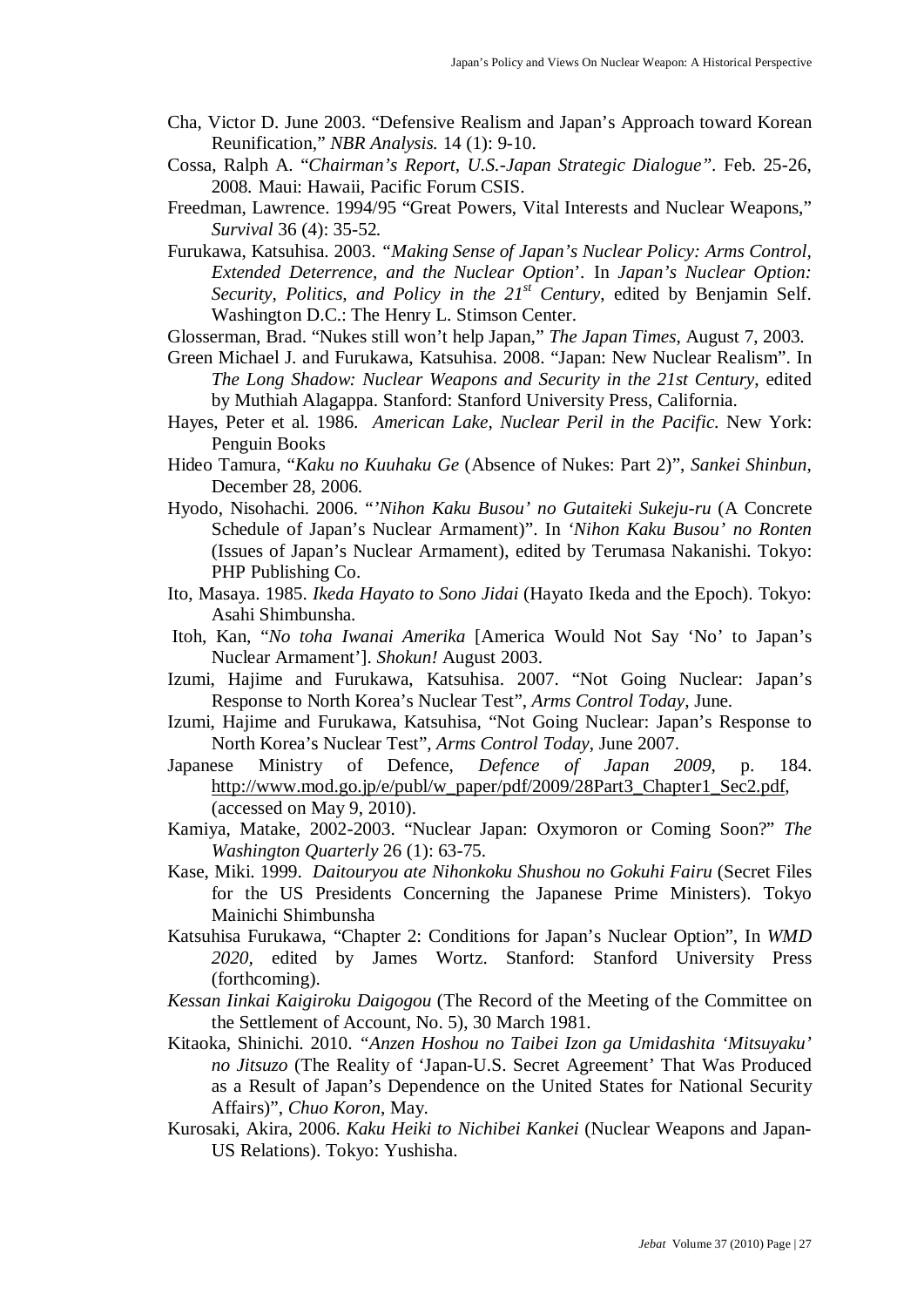- Kurosaki, Akira. 2006 *Kaku Heiki to Nichibei Kankei* (Nuclear Weapons and Japan-US Relations). Tokyo: Yushisha.
- Kurosaki, Akira. 2006. *Kakuheiki to Nichibei Kankei* (Nuclear Weapons and Japan-US Relations). Tokyo: Yushisha,
- Mainichi Shimbun Shakaibu. Ed. 2006. *Usagi no Mimi to Hato no Yume: Nihon no Kaku to Jouhou Senryaku* (Rabbit's Ear and Dove's Dream: Japan's Nuclear and Information Strategy). Tokyo: Liberta Shuppan.
- Memcon, Ikead and Rusk, November 3, 1961, FRUS 1961-1963, Vol. 22, Northeast Asia, 1996,
- Michishita, Narushige. August 2006. "*Kaku Mondai ni kansuru Nihon no Ugoki*  (Japan's Actions regarding Nuclear Problems)," A briefing material produced as a course material of Michishita's class at the Graduate Research institute of Policy Studies in Tokyo, Japan.
- Nakanishi, Terumasa. "*Nihonkoku Kakubushou heno Ketsudan* [Decision to Arm Japan with Nuclear Weapons]". *Shokun!*, August 2003
- Nakanishi, Terumasa. Ed. 2006. *'Nihon Kaku Busou' no Ronten* (Issues of Japan's Nuclear Armament). Tokyo: PHP Publishing Co.<sup>1</sup>
- Nakasone, Yasuhiro. 2004. *Jiseiroku* (Record of Reflection). Tokyo: Shinchosha.
- Nakata, Hiroko. "Kyuma exits over A-bomb gaffe", *The Japan Times*, July 4, 2007.
- National Intelligence Estimate, NIE 4-3-61, "Nuclear Weapons and Delivery Capabilities of Free World Countries Other than the US and UK," September 21, 1961, Secret, Excised copy, (Source: microfiche supplement to U.S. Department of State, *Foreign Relations of the United States, 1961-1963, Volume VII, Arms Control and Disarmament*. Washington, D.C., U.S. Government Printing Office, 1997.
- National Security Archive, "National Intelligence Estimates of the Nuclear Proliferation Problem The First Ten Years, 1957-1967", National Security Archive Electronic Briefing Book No. 155, June 1, 2005, Washington D.C.
- Nonaka, Ikujiro; Ichijo, Kazuo and von Krogh, Georg. 2000. *Enabling Knowledge Creation: How to Unlock the Mystery of Tacit Knowledge and Release the Power of Innovation* Oxford: Oxford University Press: 2000**.**
- Norris, Arkin, and Burr, "Where They Were", 30-31; Ministry of Foreign Affairs, *Iwayuru 'Mitsuyaku' Mondai ni kansuru Yuushikisha Iinkai Houkokusho* (A Report by the Expert Committee on the So-Called "Japan-U.S. Secret Agreement"), 9 March 2010.
- Norris, Robert S., Arkin, William M., and Burr, William, "Where They Were", *The Bulletin of the Atomic Scientists*, November/December 1999.
- Okazaki, Hisahiko. "*Mazu Gijutsutekina Men wo Tsumeyo* [First, We Needs to Examine the Technical Feasibility of Nuclear Option]". *Shokun!* August 2003.
- Roberts, Brad. E-mail Communication. October 4, 2007.
- Shinichi Ogawa, "*Seinen shiteiru Nihon no Kakubusou wo meguru Giron ni tsuite* [A Perspective on A Revival of US Debate on Japan's Nuclear Armament]," National Institute of Defense Studies, May 9, 2003.
- Sugawa, Kiyoshi. 2007. Beichou Kaisen (Outbreak of U.S.-DPRK War). Tokyo: Kodansha.
- Sugawa, Kiyoshi. 2007. *Beichou Kaisen* (Outbreak of U.S.-DPRK War). Tokyo: Kodansha
- Sugita, Hiroki. 2005. *Kenshou Hikaku no Sentaku* (Reviewing Japan's Decision to Pursue Non-Nuclear Weapon State). Tokyo: Iwanami Shoten.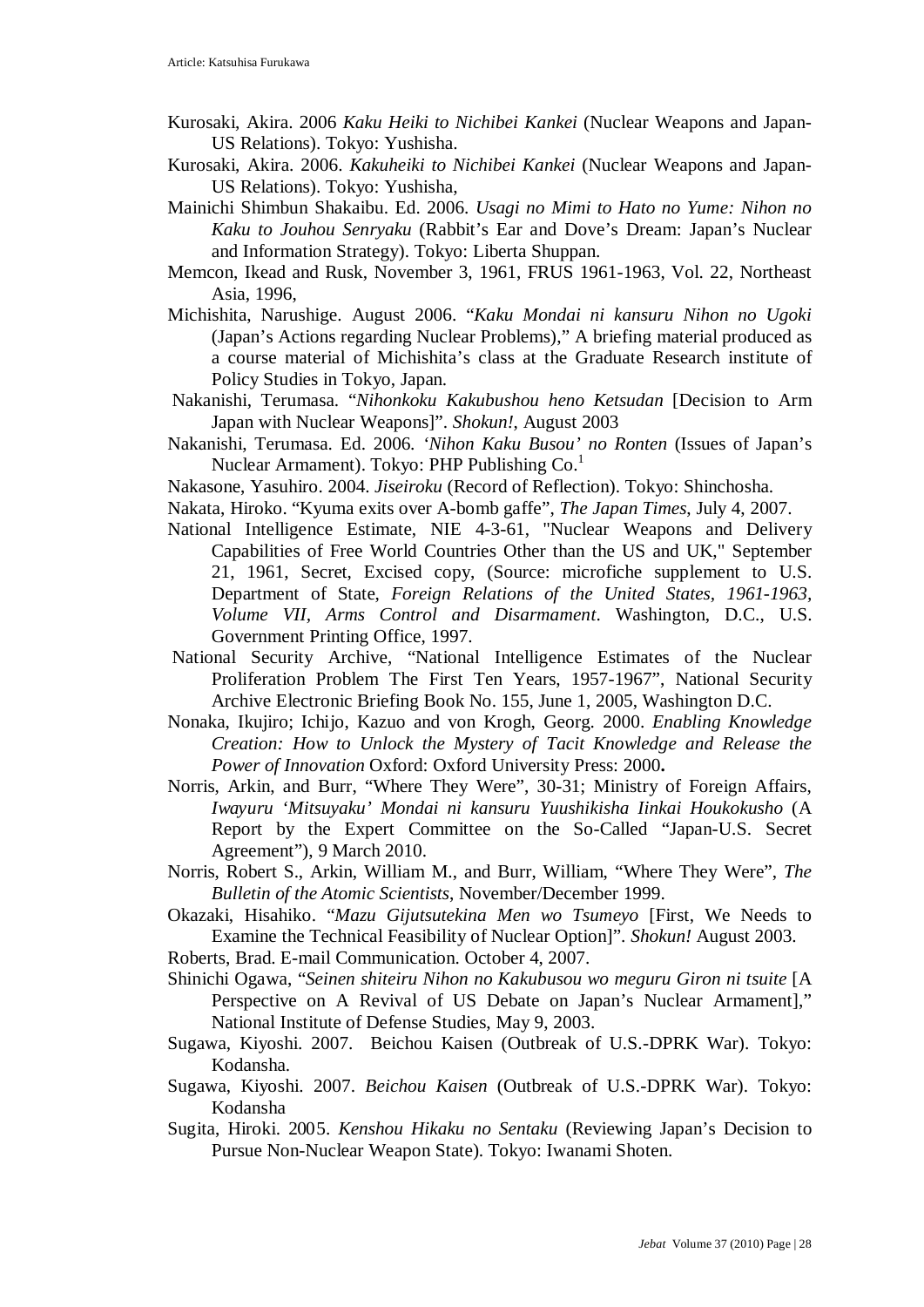Takuya Kubo, "Boueiryoku Seibi no Kangaekata (A Framework to Consider the Arrangement of Japan's Defense Capabilities)", February 20, 1971, [http://www.ioc.u-](http://www.ioc.u-tokyo.ac.jp/~worldjpn/documents/texts/JPSC/19710220.O1J.html)

[tokyo.ac.jp/~worldjpn/documents/texts/JPSC/19710220.O1J.html,](http://www.ioc.u-tokyo.ac.jp/~worldjpn/documents/texts/JPSC/19710220.O1J.html) (accessed 30 April 2008).

- Tamura, Hideo . Interview. May 1, 2007, Tokyo, Japan.
- Tamura, Hideo. "*Kaku Danto Shisaku ni 3nen Ijo* (More than 3 Years Are Needed to Produce a Prototype of Nuclear Warhead)", *Sankei Shimbun*, December 25, 2006.
- Tanaka, Akihiko. 1997. *Anzen Hoshou* (National Security). Tokyo: Yomiuri Shimbunsha,
- Tsuruoka, Michito, "Perspective on the NPR Vol. 2," Commentary, the National Institute of Defense Studies, May 24, 2010.
- U.S. planned atomic attacks from Japan", *The Japan Times*, May 9, 2000.
- Wakaizumi, Kei 1994. *Tasaku Nakarishi wo Shinzemu to Hossu* (Believing that There Was No Other Option Available). Tokyo: Bungei Shunju
- Wakatsuki, H. 2006. *Zenhoui Gaikou no Jidai*; and Shingo Nakajima, *Sengo Nihon no Bouei Seisaku* (Japan's Defense Policy After the Second World War). Tokyo: Keio University Press.
- Wakatsuki, Hidekazu. 2006. *Zenhoui Gaikou no Jidai* (An Era of Multi-Direction Diplomacy) Tokyo: Nihon Keizai Hyoronsha.
- Weinstein, Martin E.. 1971. *[Japan's Postwar Defense Policy, 1947-1968](http://www.amazon.com/exec/obidos/tg/detail/-/B000UEITZY/ref=ord_cart_shr?%5Fencoding=UTF8&v=glance)*. Columbia: Columbia University Press:
- "Nuclear Weapons Production in Fourth Countries Likelihood and Consequences," June 18, 1957, in the National Security Archive, "National Intelligence Estimates of the Nuclear Proliferation Problem The First Ten Years, 1957- 1967", National Security Archive Electronic Briefing Book No. 155, June 1, 2005,

[http://www.gwu.edu/~nsarchiv/NSAEBB/NSAEBB155/index.htm,](http://www.gwu.edu/~nsarchiv/NSAEBB/NSAEBB155/index.htm)(accessed 30 May 2008).

- "Gist of White Paper on Defense", *Japan Times*, October 1970,
- "*Hikaku 3 Gensoku ha Nansensu* [The Three Non-nuclear Principles Are Nonsense]," *Kyodo News*, June 10, 2000.
- "*Hikaku 3 Gensoku, Kongo mo Mamorubeki 80%...Yomiuri Yoron Chousa* (Public Opinion Poll by Yomiuri Shinbun: Over 80% Support to Continue the Three-Non-Nuclear Principles)", *Yomiuri Shimbun*, November 20, 2006.
- "*Hikaku Power: Haibokushugi Tsuranuki Ginen Harae* [Non-nuclear Power: Sustain 'Defeatism' and Expel Skepticism of Other Countries]," *Asahi Shimbun*, August 4, 1999.
- "*Kaku Tousai Kan no Ichiji Kikou Younin wo, Gaishou no Shimon Kikan* [Foreign Minister's Advisory Board Recommended to Permit the Temporary Visits of US Nuclear Ships to Japanese Ports]," *Kyodo News*, September 18, 2003.
- "*Kaku wo Ou, Kenshou Nihon no Seisaku: Jou: Nihon 'Hikaku' ni Jirenma* (Tracking the Nukes: Reviewing Japan's Policy, Part I. Japan's Non-Nuclear Posture Faced with Dilemma)", *Asahi Shimbun*, August 1, 2007.
- "*Kaku wo Ou, Kenshou Nihon no Seisaku: Jou: Nihon 'Hikaku' ni Jirenma* (Tracking the Nukes: Reviewing Japan's Policy, Part I. Japan's Non-Nuclear Posture Faced with Dilemma)", *Asahi Shimbun*, August 1, 2007.
- "*Kakubuso Kano daga Motenu* [Nuclear Armament Technically Possible, but Not Recommendable]," *Asahi Shimbun*, November 13, 1994.